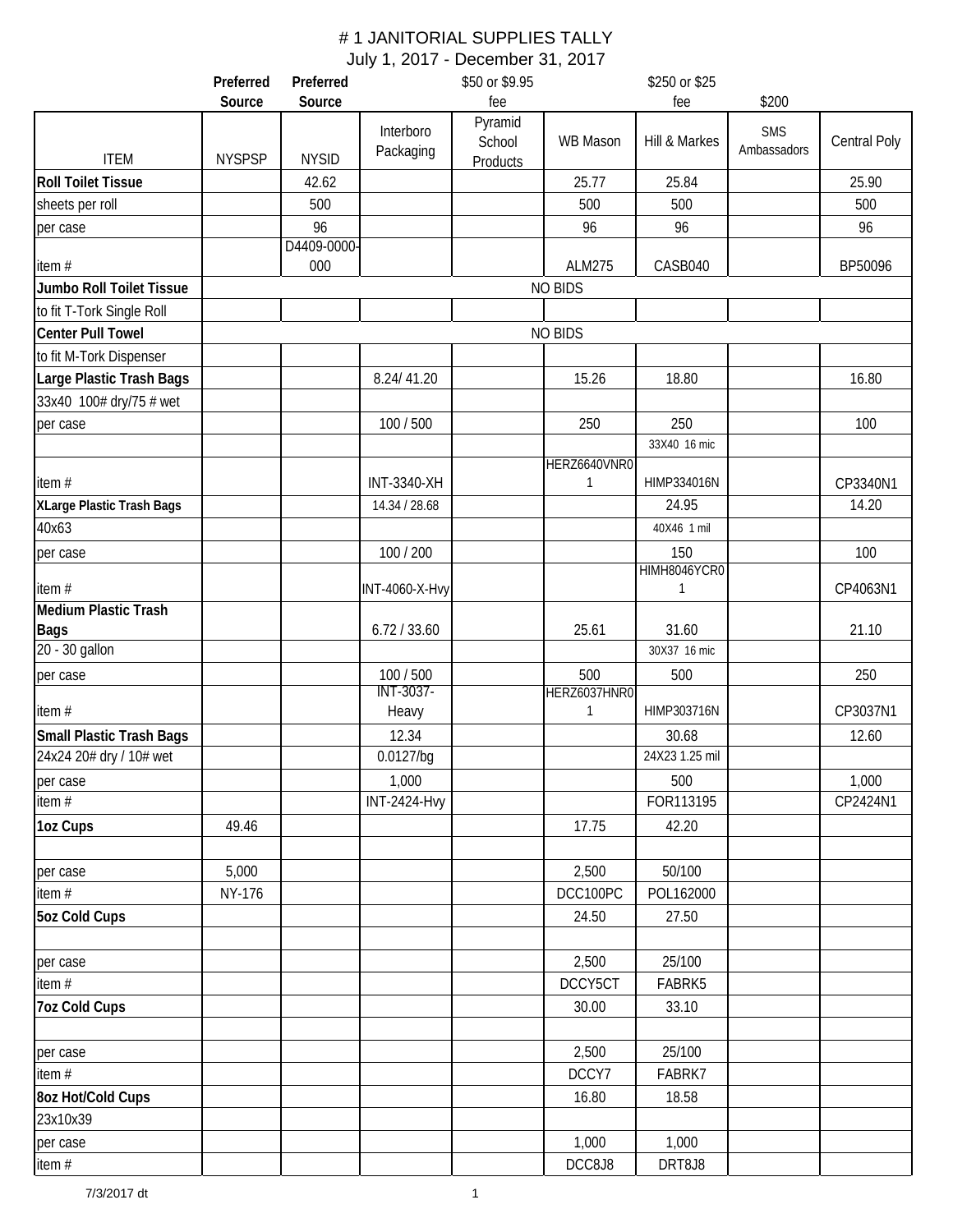| <b>ITEM</b>                         | <b>NYSPSP</b> | <b>NYSID</b> | Interboro<br>Packaging | Pyramid<br>School<br>Products | WB Mason          | Hill & Markes | <b>SMS</b><br>Ambassadors | Central Poly |
|-------------------------------------|---------------|--------------|------------------------|-------------------------------|-------------------|---------------|---------------------------|--------------|
| <b>Aerosol Furniture Polish</b>     |               |              |                        | 28.05                         | 27.81             | 28.85         |                           |              |
|                                     |               |              |                        | Pledge                        | 13.8 oz           | 13.8 oz       |                           |              |
| per case                            |               |              |                        | 6/13.8 oz                     | 6                 | 6             |                           |              |
| item $#$                            |               |              |                        | SJN682275                     | SJN682275         | DIV95763074   |                           |              |
| Multi Surface Dusting &             |               |              |                        |                               |                   |               |                           |              |
| Cleaning                            |               |              |                        | 63.95                         | 23.60             | 40.50         |                           |              |
|                                     |               |              |                        | Endust                        | 9.7 oz            | Clair         |                           |              |
| per case                            |               |              |                        | $6/15$ oz                     | 6                 | 12/19 oz      |                           |              |
| item#                               |               |              |                        | <b>ELB96291CT</b>             | SJN652898         | <b>GNR811</b> |                           |              |
| Wood Cleaner/Polish,                |               |              |                        |                               |                   |               |                           |              |
| Orange Glo or equal                 |               |              |                        |                               | NO BIDS           |               |                           |              |
| 32 oz<br>Everyday Cleaner, Hardware |               |              |                        |                               |                   |               |                           |              |
| & Laminate Floor                    |               |              |                        |                               |                   | 16.10         |                           |              |
|                                     |               |              |                        |                               |                   | $AP-7$        |                           |              |
| per case                            |               |              |                        |                               |                   | 4/gal         |                           |              |
| item #                              |               |              |                        |                               |                   | SMZP2666004   |                           |              |
| <b>Stainless Steel Cleaner</b>      | 42.35         |              |                        | 26.55                         | 26.32             | 40.35         |                           |              |
| 16-18 oz                            |               |              |                        | Chase                         | 18 oz             | 15 oz         |                           |              |
| per case                            | 6 qt          |              |                        | 12/18 oz                      | 12                | 12            |                           |              |
| item #                              | NY 640.20     |              |                        | 433-4111                      | BWK347ACT         | <b>GNR841</b> |                           |              |
| Liquid Disinfectant /               |               |              |                        |                               |                   |               |                           |              |
| Cleaner (non-abrasive)              |               |              |                        | 40.98                         | 37.91             | 41.60         |                           |              |
|                                     |               |              |                        | 32 oz                         | 32 oz             | 32 oz         |                           |              |
| per case                            |               |              |                        | 8                             | 8                 | 8             |                           |              |
| item $#$                            |               |              |                        | <b>PGC02287CT</b>             | <b>PGC02287CT</b> | PNG 02287     |                           |              |
| Roll Paper Towel - White            |               |              |                        |                               | 13.04             | 15.64         |                           | 15.70        |
|                                     |               |              |                        |                               | 85                | 85            |                           | 85           |
| per case                            |               |              |                        |                               | 30                | 30            |                           | 30           |
| item #                              |               |              |                        |                               | MRC2930           | CASK085       |                           | 6350         |
| <b>Roll Paper Towel - Brown</b>     |               |              |                        |                               | 15.60             | 15.64         |                           |              |
|                                     |               |              |                        |                               | 800'              | white         |                           |              |
| per case                            |               |              |                        |                               | 6                 | 30/85         |                           |              |
| item $#$                            |               |              |                        |                               | MRCP728N          | CASK085       |                           |              |
| <b>Brawny Paper Towel</b>           |               |              |                        |                               | 45.74             | 46.20         |                           |              |
|                                     |               |              |                        |                               |                   |               |                           |              |
| per case                            |               |              |                        |                               | 30                | 30/40         |                           |              |
| item $#$                            |               |              |                        |                               | PGC95028CT        | PNG 95028     |                           |              |
| <b>Bleach</b>                       |               |              |                        |                               | 12.58             | 13.50         |                           |              |
|                                     |               |              |                        |                               |                   | concentrated  |                           |              |
| per case                            |               |              |                        |                               | 3/121 oz          | 3/121 oz      |                           |              |
| item #                              |               |              |                        |                               | CLO30966CT        | CLX30966      |                           |              |
| Oxiclean                            |               |              |                        | 50.98                         | 39.59             | 55.75         |                           |              |
| $25$ lb                             |               |              |                        | 30 lb                         | 30 lb             | 30 lb         |                           |              |
| per case                            |               |              |                        |                               | 1                 | 1             |                           |              |
| item#                               |               |              |                        | CDC3320084012                 | CDC3320084012     | CDC3320084012 |                           |              |
| Gloves - PF - Vinyl Exam            |               |              |                        |                               |                   |               |                           |              |
| (S)                                 | 35.00         | 39.35        | 17.90                  | 19.90                         | 19.75             | 24.98         | 26.85                     |              |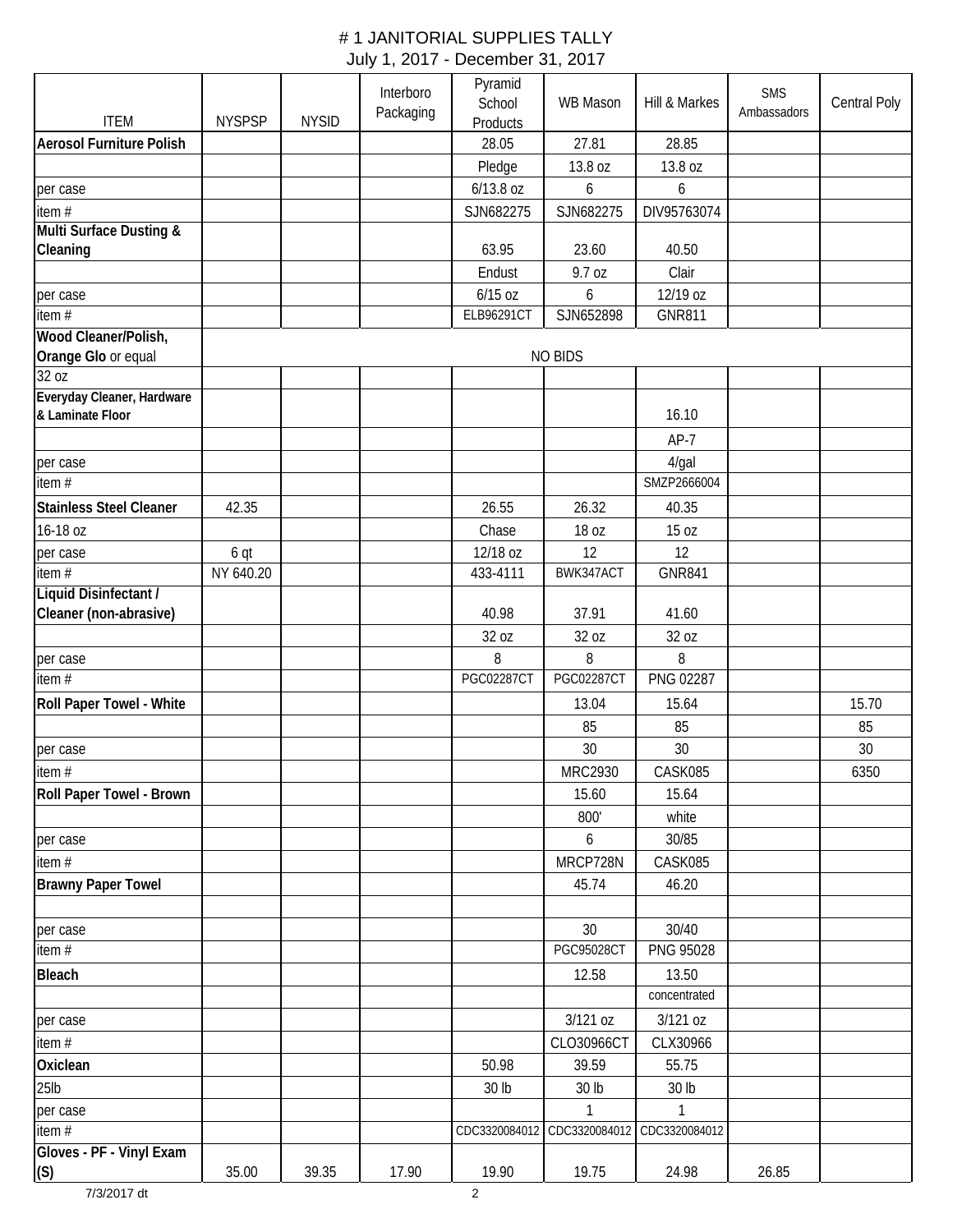| <b>ITEM</b>                | <b>NYSPSP</b> | <b>NYSID</b>        | Interboro<br>Packaging               | Pyramid<br>School<br>Products | WB Mason                  | Hill & Markes      | <b>SMS</b><br>Ambassadors | Central Poly |
|----------------------------|---------------|---------------------|--------------------------------------|-------------------------------|---------------------------|--------------------|---------------------------|--------------|
|                            |               |                     |                                      |                               |                           |                    |                           |              |
| per case                   | 10/100        | 1000                | 1,000                                | 10/100                        | 1,000                     | 10/100             | 1,000                     |              |
|                            |               | C3318-0000-         | MedPride/Elar                        |                               | <b>CSWVECPFG</b>          |                    |                           |              |
| item#                      | 804.2         | <b>SMA</b>          | a-S-VPFG-E                           | <b>VSM5201</b>                | S                         | ISL102112          | SHPFVINEXS                |              |
| Gloves - PF - Vinyl Exam   |               |                     |                                      |                               |                           |                    |                           |              |
| (M)                        | 35.00         | 39.35               | 19.80                                | 19.90                         | 19.75                     | 24.98              | 26.85                     |              |
|                            |               |                     |                                      |                               |                           |                    |                           |              |
| per case                   | 10/100        | 1000                | 1,000                                | 10/100                        | 1,000                     | 10/100             | 1,000                     |              |
|                            |               | C3318-0000-         | MedPride/Elar                        |                               | <b>CSWVECPFG</b>          |                    |                           |              |
| item#                      | 804.3         | <b>MED</b>          | a-M-VPFG-E                           | <b>VMD5201</b>                | M                         | ISL102114          | <b>SHPFVINEXM</b>         |              |
| Gloves - PF - Vinyl Exam   |               |                     |                                      |                               |                           |                    |                           |              |
| (L)                        | 35.00         | 39.35               | 19.80                                | 19.90                         | 19.75                     | 24.98              | 26.85                     |              |
|                            |               |                     |                                      |                               |                           |                    |                           |              |
| per case                   | 10/100        | 1000<br>C3318-0000- | 1,000<br>MedPride/Elar               | 10/100                        | 1,000<br><b>CSWVECPFG</b> | 10/100             | 1,000                     |              |
| item#                      | 804.4         | LGE                 | a-L-VPFG-E                           | <b>VLG5201</b>                | L                         | ISL102116          | SHPFVINEXL                |              |
| Gloves - PF - Vinyl Exam   |               |                     |                                      |                               |                           |                    |                           |              |
| $(X-L)$                    | 35.00         | 39.35               | 19.80                                | 19.90                         | 19.75                     | 24.98              | 26.85                     |              |
|                            |               |                     |                                      |                               |                           |                    |                           |              |
| per case                   | 10/100        | 1000                | 1,000                                | 10/100                        | 1,000                     | 10/100             | 1,000                     |              |
|                            |               | C3318-0000-         | MedPride/Elar                        |                               | <b>CSWVECPFG</b>          |                    |                           |              |
| item#                      | 804.5         | <b>XLG</b>          | a-XL-VPFG-E                          | VXLG201                       | XL                        | ISL102118          | <b>SHPFVINEXXL</b>        |              |
| Gloves - PF - Latex (S)    |               | 38.61               | 24.00                                | 29.90                         | 25.25                     | 36.85              | 29.45                     | 40.00        |
|                            |               |                     |                                      |                               |                           |                    |                           |              |
| per case                   |               | 1000                | 1,000                                | 10/100                        | 1,000                     | 10/100             | 1,000                     | 1,000        |
|                            |               | C3315-000-          | MedPride/Elar                        |                               | <b>CSWLGPPFG</b>          |                    |                           |              |
| item #                     |               | <b>SMA</b>          | a-S-LPFG                             | LSM5201                       | S                         | ISL100212          | <b>SHPFLTXS</b>           | LGPPG-S      |
| Gloves - PF - Latex (M)    |               | 38.61               | 24.80                                | 29.90                         | 25.25                     | 36.85              | 29.45                     | 40.00        |
|                            |               |                     |                                      |                               |                           |                    |                           |              |
| per case                   |               | 1000                | 1,000                                | 10/100                        | 1,000                     | 10/100             | 1,000                     | 1,000        |
|                            |               | C3315-000-          | MedPride/Elar                        |                               | <b>CSWLGPPFG</b>          |                    |                           |              |
| item#                      |               | <b>MED</b>          | a-M-LPFG                             | LMD5201                       | M                         | ISL100214          | <b>SHPFLTXS</b>           | LGPPG-M      |
| Gloves - PF - Latex (L)    |               | 38.61               | 24.80                                | 29.90                         | 25.25                     | 36.85              | 29.45                     | 40.00        |
|                            |               |                     |                                      |                               |                           |                    |                           |              |
| per case                   |               | 1000                | 1,000                                | 10/100                        | 1,000                     | 10/100             | 1,000                     | 1,000        |
|                            |               | C3315-000-          | MedPride/Elar                        |                               | <b>CSWLGPPFG</b>          |                    |                           |              |
| item $#$                   |               | LGE                 | a-L-LPFG                             | LLG5201                       | L                         | ISL100216          | <b>SHPFLTXL</b>           | LGPPG-L      |
| Gloves - PF - Latex (X-L)  |               | 38.61               | 24.80                                | 29.90                         | 25.25                     | 36.85              | 29.45                     | 40.00        |
|                            |               |                     |                                      |                               |                           |                    |                           |              |
| per case                   |               | 1000                | 1,000                                | 10/100                        | 1,000                     | 10/100             | 1,000                     | 1,000        |
|                            |               | C3315-000-          | MedPride/Elar                        |                               | <b>CSWLGPPFG</b>          |                    |                           |              |
| item #                     |               | <b>XLG</b>          | a-XL-LPFG                            | LLX5201                       | XL                        | ISL100218          | SHPFLTXXL                 | LGPPG-XL     |
| Gloves - PF - Nitrile Exam |               |                     |                                      |                               |                           |                    |                           |              |
| (S)                        | 52.95         | 75.40               | 26.40                                | 32.90                         | 30.15                     | 38.05              | 27.96                     |              |
|                            |               | 8 mil               |                                      |                               |                           |                    |                           |              |
| per case                   | 10/100        | 500                 | 1,000<br>C3319-0000-Med Pride/Elara- | 10/100                        | 1,000                     | 4/250              | 1,000                     |              |
| item#                      | 807.2         | <b>SMA</b>          | S-NPFG-E                             | <b>NSM400</b>                 | <b>CSWNGPPFGS</b>         | <b>ISL103212AP</b> | <b>SHPFNS</b>             |              |
| Gloves - PF - Nitrile Exam |               |                     |                                      |                               |                           |                    |                           |              |
| (M)                        | 52.95         | 75.40               | 27.80                                | 32.90                         | 30.15                     | 38.05              | 27.96                     |              |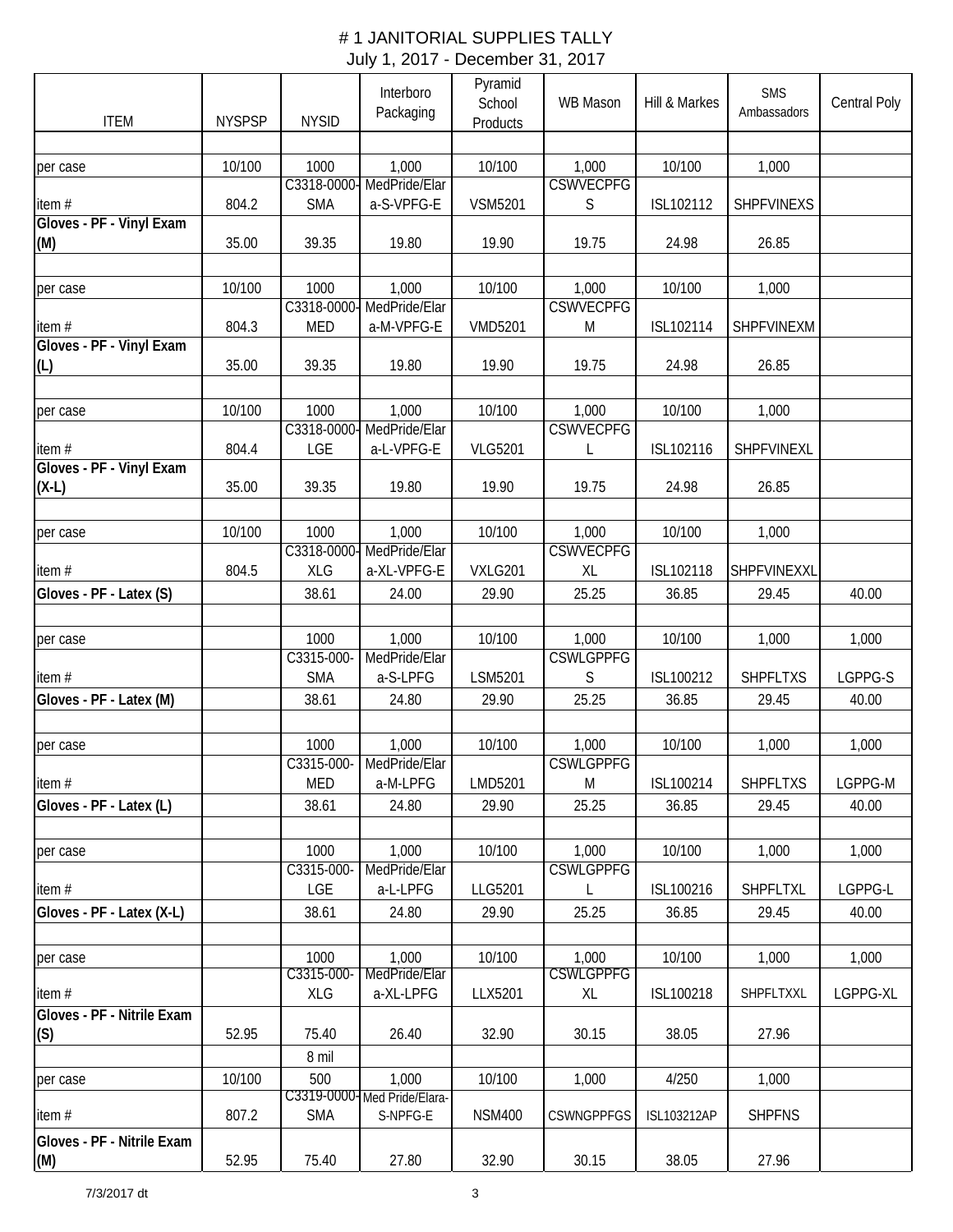| <b>ITEM</b>                                   | <b>NYSPSP</b> | <b>NYSID</b> | Interboro<br>Packaging                  | Pyramid<br>School<br><b>Products</b> | WB Mason            | Hill & Markes         | <b>SMS</b><br>Ambassadors | Central Poly |
|-----------------------------------------------|---------------|--------------|-----------------------------------------|--------------------------------------|---------------------|-----------------------|---------------------------|--------------|
|                                               |               | 8 mil        |                                         |                                      |                     |                       |                           |              |
| per case                                      | 10/100        | 500          | 1,000                                   | 10/100                               | 1,000               | 4/250                 | 1,000                     |              |
| item#                                         | 807.3         | <b>MED</b>   | C3319-0000-Med Pride/Elara-<br>M-NPFG-E | <b>NMD400</b>                        | <b>CSWNGPPFGM</b>   | ISL103214AP           | <b>SHPFNM</b>             |              |
| Gloves - PF - Nitrile Exam                    |               |              |                                         |                                      |                     |                       |                           |              |
| (L)                                           | 52.95         | 75.40        | 27.80                                   | 32.90                                | 30.15               | 38.05                 | 27.96                     |              |
|                                               |               | 8 mil        |                                         |                                      |                     |                       |                           |              |
| per case                                      | 10/100        | 500          | 1,000<br>C3319-0000-Med Pride/Elara-    | 10/100                               | 1,000               | 4/250                 | 1,000                     |              |
| item#                                         | 807.4         | LGE          | L-NPFG-E                                | <b>NLG400</b>                        | CSWNGPPFGL          | <b>ISL103216AP</b>    | <b>SHPFNL</b>             |              |
| Gloves - PF - Nitrile Exam                    |               |              |                                         |                                      |                     |                       |                           |              |
| $(X-L)$                                       | 52.95         | 75.40        | 27.80                                   | 32.90                                | 30.15               | 38.05                 | 27.96                     |              |
|                                               |               | 8 mil        |                                         |                                      |                     |                       |                           |              |
| per case                                      | 10/100        | 500          | 1,000                                   | 10/100                               | 1,000               | 4/250                 | 1,000                     |              |
|                                               |               |              | C3319-0000-Med Pride/Elara-             |                                      | <b>CSWNGPPFGX</b>   |                       |                           |              |
| item#                                         | 807.5         | <b>XLG</b>   | XL-NPFG-E                               | <b>NXL400</b>                        | L                   | <b>ISL103218AP</b>    | SHPFNXL                   |              |
| Plunger                                       |               |              |                                         | 2.87                                 | 2.59                | 4.50                  | 8.95                      |              |
|                                               |               |              |                                         |                                      |                     |                       |                           |              |
| per case                                      |               |              |                                         | ea                                   | ea                  | ea                    | ea                        |              |
| item #                                        |               |              |                                         | 280174                               | BBP510106           | <b>BWK09201EA</b>     | <b>SHPLUG</b>             |              |
| Toilet Brush w/Holder                         |               |              |                                         | 2.39                                 | 1.79                | 2.65                  | 9.55                      |              |
|                                               |               |              |                                         |                                      |                     |                       |                           |              |
| per case                                      |               |              |                                         | ea                                   | ea                  | ea                    | ea                        |              |
|                                               |               |              |                                         | FG6310 &                             |                     |                       |                           |              |
| item#                                         |               |              |                                         | FG6311                               | COCPJ50600          | <b>IMP333</b>         | <b>SHTBH</b>              |              |
| Brooms, Corn Maid                             | 127.32        |              |                                         | 2.43<br>36"                          | 4.56                | 4.15                  |                           |              |
| per case                                      | 12            |              |                                         | ea                                   | ea                  | ea                    |                           |              |
| item#                                         | 337           |              |                                         | 534                                  | BWK920YEA           | OCD61036              |                           |              |
| Brooms, Angled, 12"<br>Polypropylene Bristle, |               |              |                                         |                                      |                     |                       |                           |              |
| w/Vinyl Coated Handle                         | 30.00         |              |                                         | 3.79                                 | 5.86                | 4.80<br>11" Blk Metal |                           |              |
|                                               |               |              |                                         |                                      |                     | Handle                |                           |              |
| per case                                      | 6             |              |                                         | ea                                   | ea                  | ea                    |                           |              |
| item #                                        | 331           |              |                                         | <b>BR1024MH</b>                      | BWK932AEA           | OCD6410               |                           |              |
| Push Broom w/Non-Wood                         |               |              |                                         |                                      |                     |                       |                           |              |
| Handle - 2' wide                              |               |              |                                         | 16.89                                | 17.81               |                       | 58.65                     |              |
|                                               |               |              |                                         | Fiberglass                           |                     |                       |                           |              |
| per case                                      |               |              |                                         | ea                                   | ea                  |                       | ea                        |              |
|                                               |               |              |                                         | BH11008 &                            | <b>BWK636 &amp;</b> |                       |                           |              |
| item#                                         |               |              |                                         | 01101                                | BWK20424            |                       | SHPB24                    |              |
| Push Broom w/Non-Wood<br>Handle - 4' wide     |               |              |                                         |                                      |                     |                       | 69.85                     |              |
|                                               |               |              |                                         |                                      |                     |                       |                           |              |
| per case                                      |               |              |                                         |                                      |                     |                       | ea                        |              |
|                                               |               |              |                                         |                                      |                     |                       |                           |              |
| item#                                         |               |              |                                         |                                      |                     |                       | SHPB48                    |              |
| Air Deodorizer                                |               |              |                                         | 24.98                                | 21.91               | 23.53                 |                           |              |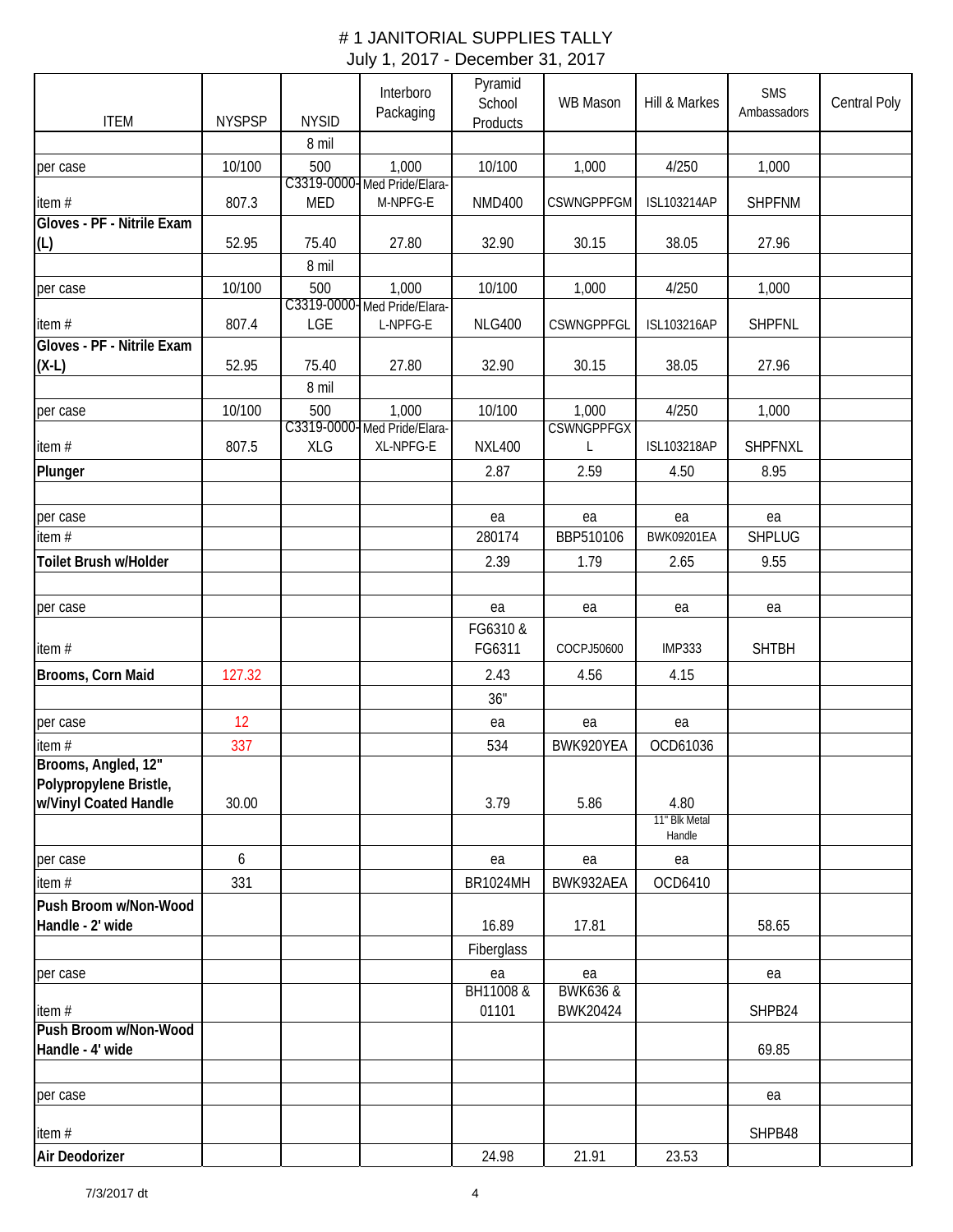| <b>ITEM</b>                                         | <b>NYSPSP</b> | <b>NYSID</b> | Interboro<br>Packaging | Pyramid<br>School<br>Products | <b>WB Mason</b> | Hill & Markes                | <b>SMS</b><br>Ambassadors | Central Poly |
|-----------------------------------------------------|---------------|--------------|------------------------|-------------------------------|-----------------|------------------------------|---------------------------|--------------|
|                                                     |               |              |                        | Chase                         |                 | qt                           |                           |              |
| per case                                            |               |              |                        | 12/15 oz                      | 12              | 12                           |                           |              |
| item#                                               |               |              |                        | 433-4113                      | BCC2351200      | SMZL2107012                  |                           |              |
| Air Freshener - 9.7 oz                              |               |              |                        |                               |                 |                              |                           |              |
| Febreze Air Effects or equal                        |               |              |                        | 28.99                         | 18.11           | 46.50                        |                           |              |
|                                                     |               |              |                        | Febreze                       |                 | Goodsense                    |                           |              |
| per case                                            |               |              |                        | 9/9.7 oz                      | 9               | 12/13 oz                     |                           |              |
| item#                                               |               |              |                        | <b>PGC45536CT</b>             | PGC96254        | DIV95035288                  |                           |              |
| <b>Spray Disinfectant</b>                           |               |              |                        | 25.98                         | 20.88           | 23.00                        |                           |              |
| 6.5 oz                                              |               |              |                        | Chase                         |                 | Clair                        |                           |              |
| per case                                            |               |              |                        | 12/16.5 oz                    | 12              | 12/15.5 oz                   |                           |              |
| item #                                              |               |              |                        | 4104                          | CHP34104        | <b>CLRC5238</b>              |                           |              |
| Odor Obsorbing Gel - 8 oz                           |               |              |                        |                               |                 |                              |                           |              |
| Natural Magic or equal                              |               | 92.93        |                        | 4.26                          | 4.19            | 31.95                        |                           |              |
|                                                     |               |              |                        |                               |                 | Nilodor                      |                           |              |
| per case                                            |               | 24           |                        | 24                            | $\mathbf{1}$    | $6/12$ oz                    |                           |              |
|                                                     |               | D4658-0000-  |                        |                               |                 |                              |                           |              |
| item#                                               |               | 000          |                        | DEL1011                       | DEL1011EA       | NIL8NLC                      |                           |              |
| <b>Universal Telescopic</b><br>Window Squeegee Pole |               |              |                        |                               |                 | 32.00                        |                           |              |
| 4-8' extension                                      |               |              |                        |                               |                 |                              |                           |              |
| per case                                            |               |              |                        |                               |                 | ea                           |                           |              |
| item $#$                                            |               |              |                        |                               |                 | UNGEP24R                     |                           |              |
| <b>Bi-Level Deck Scrub</b>                          |               |              |                        |                               |                 |                              |                           |              |
| <b>Brush</b>                                        |               |              |                        | 11.69                         | 12.72           | 8.64                         |                           |              |
|                                                     |               |              |                        |                               |                 |                              |                           |              |
| per case                                            |               |              |                        | ea                            | ea              | ea                           |                           |              |
| item#                                               |               |              |                        | 284+01102                     | RCP6337BLU      | OCD27190 &<br><b>RUB6361</b> |                           |              |
| 8oz Mop Head                                        |               |              |                        | 32.28                         |                 | 88.50                        | 3.85                      |              |
|                                                     |               |              |                        | rayon                         |                 | 2-3 wks                      |                           |              |
| per case                                            |               |              |                        | 12                            |                 | 6                            | ea                        |              |
|                                                     |               |              |                        |                               |                 | RUBFGA41306W                 |                           |              |
| item #                                              |               |              |                        | RM3316\$                      |                 | H <sub>00</sub>              | SHMH8                     |              |
| 16oz Mop Head                                       |               |              |                        | 37.08                         | 17.41           | 9.20                         | 3.90                      |              |
|                                                     |               |              |                        | rayon                         |                 | 2-3 wks                      |                           |              |
| per case                                            |               |              |                        | 12                            | 12              | 3                            | ea                        |              |
|                                                     |               |              |                        |                               |                 | TUWDOL161PK                  |                           |              |
| item#                                               |               |              |                        | RM3020\$                      | SLD4600240      | 3                            | SHMH16                    |              |
| 20oz Mop Head                                       |               |              |                        | 44.28                         | 21.28           | 9.71                         | 3.92                      |              |
|                                                     |               |              |                        | rayon                         |                 |                              |                           |              |
| per case                                            |               |              |                        | 12                            | 12              | 3                            | ea                        |              |
|                                                     |               |              |                        |                               |                 | TUWDOL201PK                  |                           |              |
| item#<br>Cotton Wall Mop Pad -                      |               |              |                        | RM3024\$                      | SLD4600480      | 3                            | SHMH20                    |              |
| 5"x8 1/2" - Geerpes 9502 or                         |               |              |                        |                               |                 |                              |                           |              |
| equal                                               |               |              |                        | 10.29                         |                 |                              |                           |              |
|                                                     |               |              |                        |                               |                 |                              |                           |              |
| per case                                            |               |              |                        | 12                            |                 |                              |                           |              |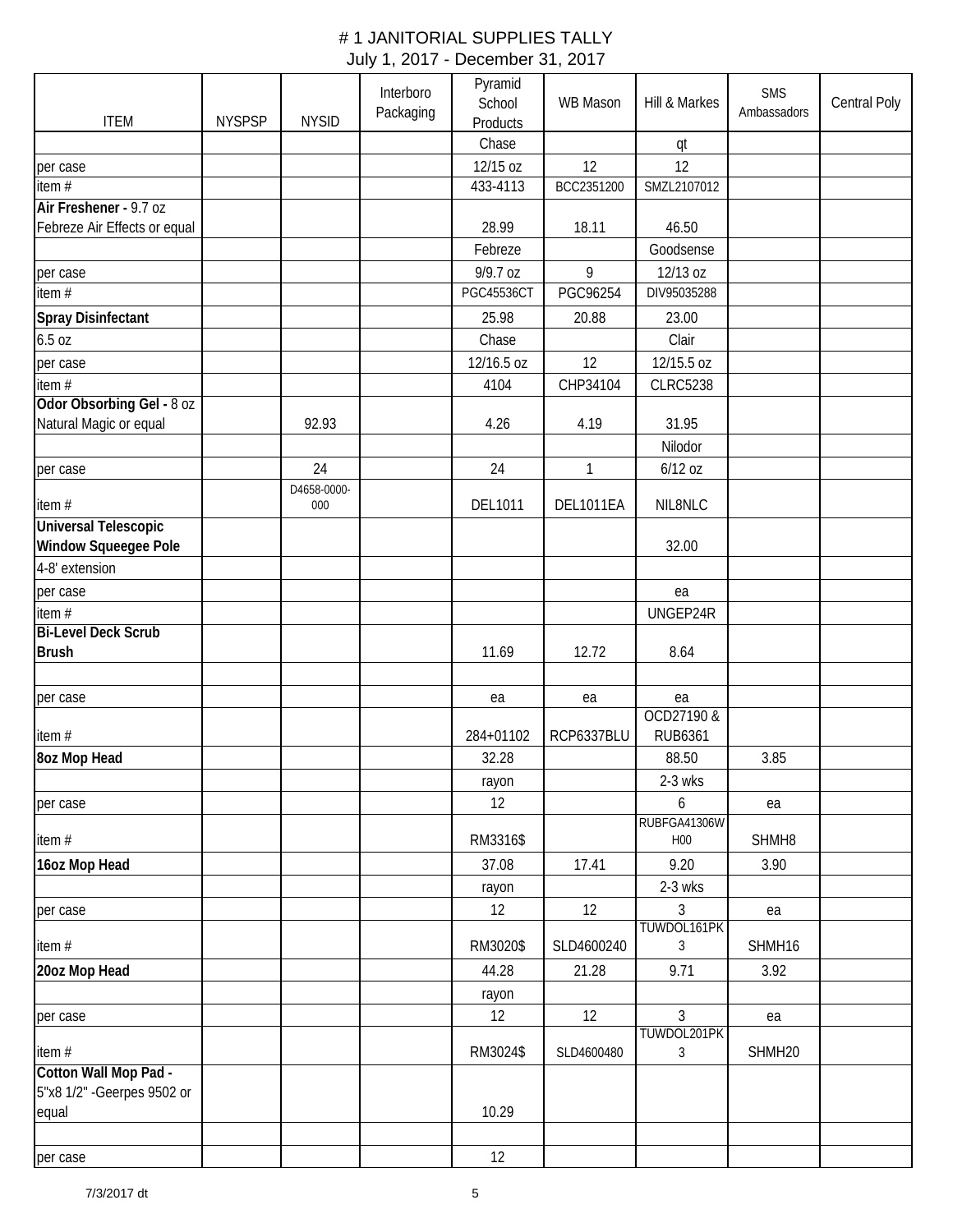| <b>ITEM</b>                      | <b>NYSPSP</b> | <b>NYSID</b> | Interboro<br>Packaging | Pyramid<br>School<br><b>Products</b> | <b>WB Mason</b>  | Hill & Markes | SMS<br>Ambassadors | Central Poly |
|----------------------------------|---------------|--------------|------------------------|--------------------------------------|------------------|---------------|--------------------|--------------|
| item #                           |               |              |                        | 9502                                 |                  |               |                    |              |
| Microfiber Wall Wash Mop         |               |              |                        |                                      |                  |               |                    |              |
| Pad - 5"x10 1/2"                 |               |              |                        |                                      |                  | 49.01         |                    |              |
|                                  |               |              |                        |                                      |                  | 2-3 wks       |                    |              |
| per case                         |               |              |                        |                                      |                  | 12            |                    |              |
| item #                           |               |              |                        |                                      |                  | TUWMMS9GWL    |                    |              |
| Handle for above                 |               |              |                        |                                      |                  |               |                    |              |
| Microfiber Wall Wash Mop         |               |              |                        |                                      |                  | 45.12         |                    |              |
|                                  |               |              |                        |                                      |                  | 2-3 wks       |                    |              |
| per case                         |               |              |                        |                                      |                  | 6             |                    |              |
| item#                            |               |              |                        |                                      |                  | TUWPTZ9       |                    |              |
| Wet Mop - Heavy Duty -           |               |              |                        |                                      |                  |               |                    |              |
| Washable - 4 ply - 8 oz          |               |              |                        | 2.84                                 |                  |               |                    |              |
|                                  |               |              |                        |                                      |                  |               |                    |              |
| per case                         |               |              |                        | ea                                   |                  |               |                    |              |
| item #                           |               |              |                        | ASB1SB                               |                  |               |                    |              |
| Wet Mop - Heavy Duty -           |               |              |                        |                                      |                  |               |                    |              |
| Washable - 4 ply - 12 oz         |               |              |                        | 2.99                                 | 66.25            | 8.74          |                    |              |
|                                  |               |              |                        |                                      |                  |               |                    |              |
| per case                         |               |              |                        | ea                                   | 12               | 3             |                    |              |
|                                  |               |              |                        |                                      |                  | TUWDOL125P    |                    |              |
| item#<br>Wet Mop - Heavy Duty -  |               |              |                        | ASB1MB                               | BWK501WH         | K3            |                    |              |
| Washable - 4 ply - 16 oz         |               |              |                        | 3.99                                 | 70.81            | 9.50          |                    |              |
|                                  |               |              |                        |                                      |                  |               |                    |              |
| per case                         |               |              |                        | ea                                   | 12               | 3             |                    |              |
|                                  |               |              |                        |                                      | BWK502WHC        | TUWDOL165P    |                    |              |
| item#                            |               |              |                        | ASB1LB                               | Τ                | K3            |                    |              |
| <b>Commercial Rectangle Down</b> |               |              |                        |                                      |                  |               |                    |              |
| Press Mop Bucket w/Wringer       |               |              |                        | 39.98                                |                  | 68.30         |                    |              |
| $20$ qt                          |               |              |                        | Rubbermaid                           |                  | Impact        |                    |              |
| per case                         |               |              |                        | ea                                   |                  | 35 qt         |                    |              |
| item #                           |               |              |                        | FG757788YEL                          |                  | IMP60002635G  |                    |              |
| Side Press Mop Bucket            |               |              |                        |                                      |                  |               |                    |              |
| w/Wringer                        |               |              |                        | 40.75                                | 36.38            |               |                    |              |
| $26$ qt                          |               |              |                        | Rubbermaid                           |                  |               |                    |              |
| per case                         |               |              |                        | ea<br>FG758088YEL                    | ea<br>COCPJ50600 |               |                    |              |
| item #                           |               |              |                        |                                      |                  |               |                    |              |
| Murphy's Oil                     |               |              |                        |                                      | 43.66            | 52.15         |                    |              |
|                                  |               |              |                        |                                      | gal              | gal           |                    |              |
| per case                         |               |              |                        |                                      | 4                | 4             |                    |              |
| item #                           |               |              |                        |                                      | CPC01103EA       | CPL1103       |                    |              |
| Bully creme cleanser -qt         |               |              |                        |                                      |                  | 19.73         |                    |              |
|                                  |               |              |                        |                                      |                  | qt            |                    |              |
| per case                         |               |              |                        |                                      |                  | 12            |                    |              |
| item#                            |               |              |                        |                                      |                  | SMZG1325012   |                    |              |
| Digest - gal or equal            |               |              |                        |                                      | 24.61            | 24.80         |                    |              |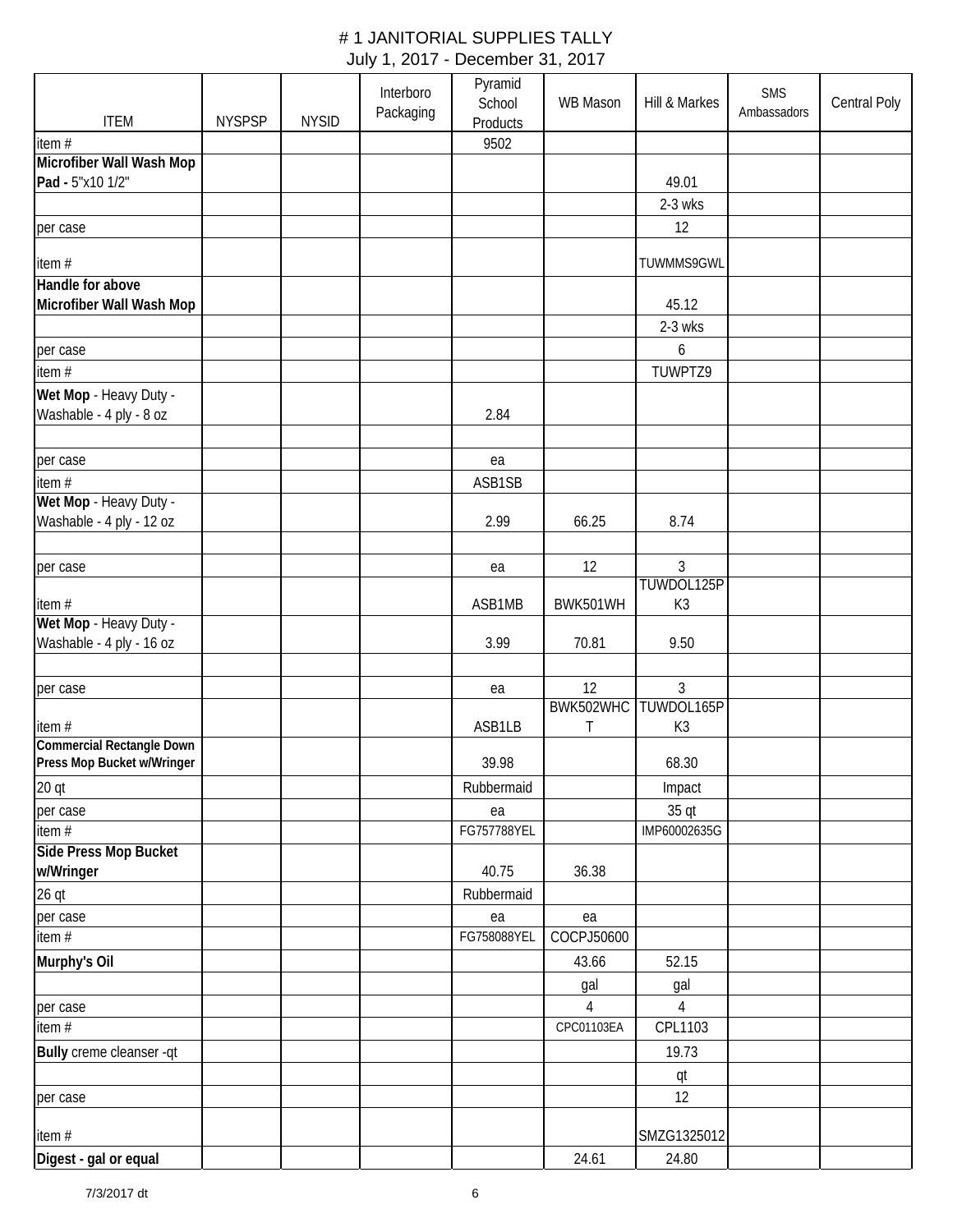| <b>ITEM</b>                    | <b>NYSPSP</b> | <b>NYSID</b>            | Interboro<br>Packaging | Pyramid<br>School<br>Products | WB Mason           | Hill & Markes    | <b>SMS</b><br>Ambassadors | Central Poly |
|--------------------------------|---------------|-------------------------|------------------------|-------------------------------|--------------------|------------------|---------------------------|--------------|
|                                |               |                         |                        |                               |                    |                  |                           |              |
| per case                       |               |                         |                        |                               | 4                  | 4 gal            |                           |              |
| item#                          |               |                         |                        |                               | CALISZD0860<br>004 | SMZD0860004      |                           |              |
| Powder Cleaner                 |               |                         |                        | 24.98                         | 16.53              | 20.50            |                           |              |
| Clorox or equal                |               |                         |                        | Babo                          |                    | Babo w/bleach    |                           |              |
| per case                       |               |                         |                        | 24/21 oz                      | 24/21 oz           | 24/21 oz         |                           |              |
| item#                          |               |                         |                        | P752088                       | CALICCP752088      | CAL752088        |                           |              |
| Simple Green - gal or<br>equal |               |                         |                        |                               | 55.63              | 63.05            |                           |              |
| Sample & Specs                 |               |                         |                        |                               | gal                | gal              |                           |              |
| per case                       |               |                         |                        |                               | 6                  | 6                |                           |              |
| item#                          |               |                         |                        |                               | SMP13005CT         | CALSG13005       |                           |              |
| 32oz Spray Bottles             | 35.02         |                         |                        | .40                           | .37                | .42              | 5.78                      |              |
| per case                       | 12            |                         |                        | ea                            | ea                 | ea               | ea                        |              |
| item#                          | 639.2         |                         |                        | 5032WG                        | TOL120125          | <b>IMP5032WG</b> | SHSB32                    |              |
| <b>Trigger Sprayers</b>        | 15.37         |                         |                        | .37                           | .34                | .39              | 3.45                      |              |
|                                |               |                         |                        |                               |                    |                  |                           |              |
| per case                       | 12            |                         |                        | ea                            | ea                 | ea               | ea                        |              |
| item #                         | 639.25        |                         |                        | 4902                          | TOL110246          | <b>IMP4902</b>   | T <sub>5</sub>            |              |
| <b>Mop Handles</b>             |               |                         |                        | 5.09                          | 4.93               | 10.70            |                           |              |
| per case                       |               |                         |                        | ea                            | ea                 | ea               |                           |              |
| item #                         |               |                         |                        | 01205NB                       | <b>BWK620</b>      | IMP94            |                           |              |
| <b>Floor Wax</b>               |               |                         |                        |                               | 53.31              | 44.25            |                           |              |
|                                |               |                         |                        |                               |                    | 2-3 weeks        |                           |              |
| per case                       |               |                         |                        |                               | $\overline{4}$     | 5 gal            |                           |              |
| item#                          |               |                         |                        |                               | BCC6590400         | SMZCS0740005     |                           |              |
| <b>Floor Stripper</b>          | 81.33         | 47.94                   |                        |                               | 51.44              | 30.70            |                           |              |
|                                |               |                         |                        |                               |                    | 2-3 weeks        |                           |              |
| per case                       | 4/gal         | $4$ /gal<br>D4508-0000- |                        |                               | 5 gal              | 5 gal            |                           |              |
| item #                         | 646           | 000                     |                        |                               | BCC154500          | SMZR3025005      |                           |              |
| <b>Floor Finish</b>            |               | 59.60                   |                        |                               | 75.01              | 44.25            |                           |              |
|                                |               |                         |                        |                               |                    | 2-3 weeks        |                           |              |
| per case                       |               | $4$ /gal                |                        |                               | $\overline{4}$     | 5 gal            |                           |              |
| item#                          |               | D4507-0000-<br>000      |                        |                               | BCC6090400         | SMZCS074000<br>5 |                           |              |
| Cleaner / Degreaser            |               | 44.04                   |                        |                               | 16.08              | 16.10            |                           |              |
| Simonize AP7                   |               | gal                     |                        |                               |                    | gal              |                           |              |
| per case                       |               | $\overline{4}$          |                        |                               | $\overline{4}$     | $\overline{4}$   |                           |              |
|                                |               | D4501-0000-             |                        |                               |                    |                  |                           |              |
| item#                          |               | 000                     |                        |                               | SMZP2666004        | SMZP2666004      |                           |              |
| Cleaner / Degreaser            |               |                         |                        |                               | 18.61              | 18.78            |                           |              |
| Simonize Strike Force          |               |                         |                        |                               |                    | qt               |                           |              |
| per case                       |               |                         |                        |                               | $\overline{4}$     | 12               |                           |              |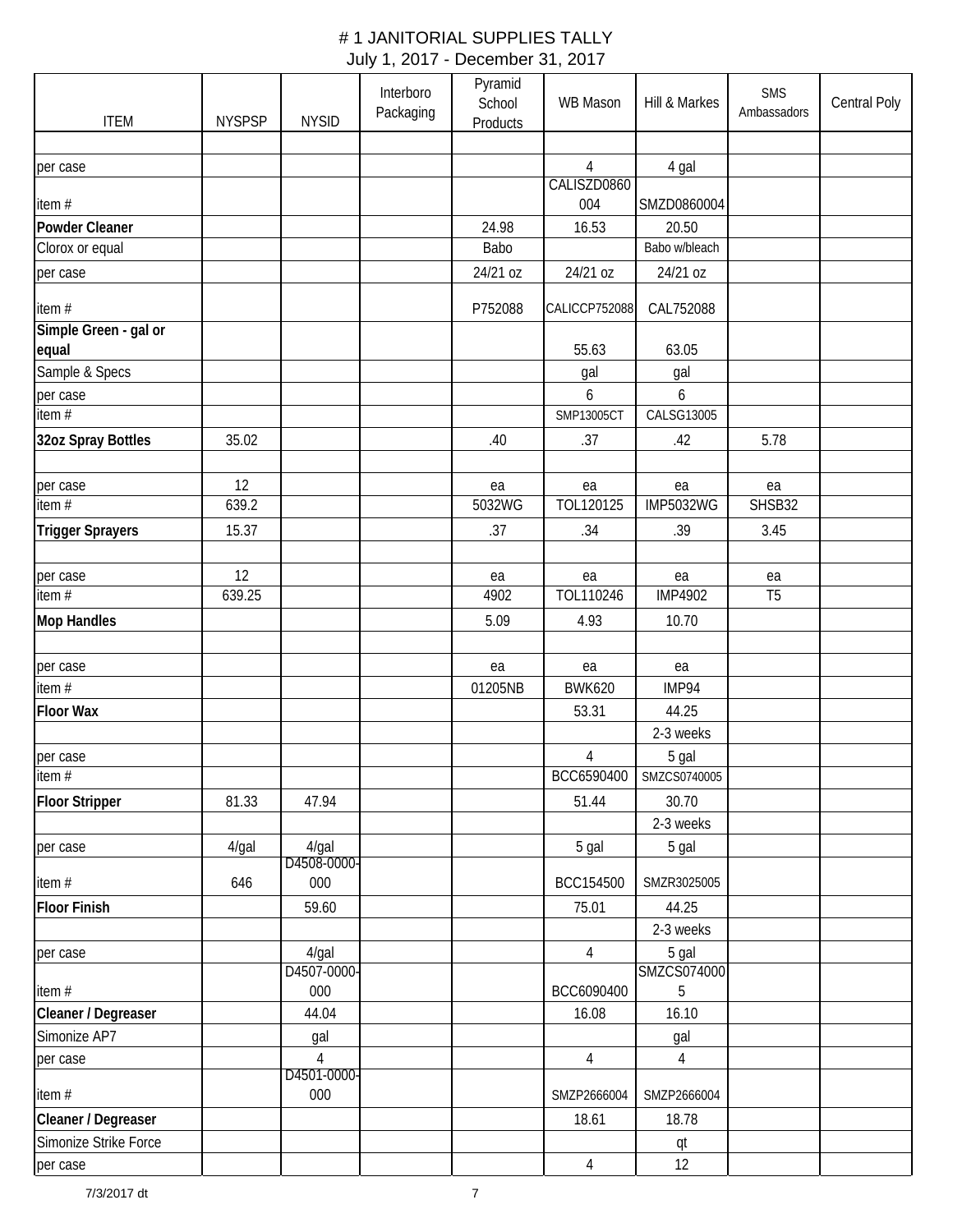| <b>ITEM</b>                               | <b>NYSPSP</b> | <b>NYSID</b> | Interboro<br>Packaging | Pyramid<br>School<br>Products | <b>WB Mason</b>   | Hill & Markes    | SMS<br>Ambassadors | Central Poly |
|-------------------------------------------|---------------|--------------|------------------------|-------------------------------|-------------------|------------------|--------------------|--------------|
| item $#$                                  |               |              |                        |                               | <b>BWK3744</b>    | SMZC0595012      |                    |              |
| <b>GOJO Liquid Hand Soap</b>              |               |              |                        |                               | 40.79             | 41.15            |                    |              |
| 2L-2217                                   |               |              |                        |                               | 2000ml            | 2000ml           |                    |              |
| per case                                  |               |              |                        |                               | $\overline{4}$    | 4                |                    |              |
| item $#$                                  |               |              |                        |                               | GOJ2217           | GJ221704         |                    |              |
| Dispenser for 2217                        |               |              |                        |                               | $\mathbf 0$       | $\boldsymbol{0}$ |                    |              |
| per case                                  |               |              |                        |                               | ea                | 8/cs             |                    |              |
| item#                                     |               |              |                        |                               | GOJ2230           | GJ223008         |                    |              |
| <b>Liquid Hand Soap</b>                   |               |              |                        | 16.50                         | 27.38             | 16.85            |                    |              |
|                                           |               |              |                        | gal                           |                   | gal              |                    |              |
| per case                                  |               |              |                        | 4                             | 4                 | 4                |                    |              |
| item $\overline{\#}$                      |               |              |                        | 180704                        | GOJ180704         | SMZCS025004      |                    |              |
| <b>Hand Sanitizers</b>                    |               |              |                        | 59.98                         | 49.12             | 45.24            |                    |              |
|                                           |               |              |                        |                               |                   |                  |                    |              |
| Purell 9656/9657                          |               |              |                        | 800ml                         | 800ml             | 800ml            |                    |              |
| per case                                  |               |              |                        | 6<br>GOJ09656-                | 6                 | 6                |                    |              |
| item#                                     |               |              |                        | 06CT                          | GOJ965606CT       | GJ965606         |                    |              |
| <b>Hand Sanitizers Foam</b>               |               |              |                        | 63.98                         | 29.38             | 50.95            |                    |              |
| 5392                                      |               |              |                        | 1200ml                        | 1200ml            | 1200ml           |                    |              |
| per case                                  |               |              |                        | $\overline{2}$                | 1                 | $\overline{2}$   |                    |              |
| item $#$                                  |               |              |                        | GOJ05392-02                   | GOJ539202EA       | GJ539202         |                    |              |
| Liquid (HE) Laundry<br>Detergent - 100 oz |               | 42.46        |                        | 80.98                         | 64.04             | 20.50            |                    |              |
|                                           |               |              |                        | Tide                          |                   | Simonize         |                    |              |
|                                           |               | $4$ /gal     |                        | 4/100 oz                      | 4/100 oz          |                  |                    |              |
| per case                                  |               | D4724-0000-  |                        |                               |                   | 4/gal            |                    |              |
| item#<br>Type U - Prolux Vacuum           |               | 001          |                        | PGC13789                      | PGC08886          | SMZW420004       |                    |              |
| Bags                                      |               |              |                        |                               | 49.18             |                  |                    |              |
|                                           |               |              |                        |                               |                   |                  |                    |              |
| per case                                  |               |              |                        |                               | 100               |                  |                    |              |
| item $#$                                  |               |              |                        |                               | APCJANELU2        |                  |                    |              |
| <b>Mighty Mite Type MM</b><br>Vacuum Bags |               |              |                        |                               | 9.00              |                  |                    |              |
|                                           |               |              |                        |                               |                   |                  |                    |              |
| per case                                  |               |              |                        |                               | 18                |                  |                    |              |
| item #<br>Sanitaire Vacuum Bags -         |               |              |                        |                               | EUR60295C6        |                  |                    |              |
| UP 1 - 9100, C4900                        |               |              |                        |                               | <b>NO BIDS</b>    |                  |                    |              |
| Sanitaire Vacuum Bags -                   |               |              |                        |                               |                   |                  |                    |              |
| SD - P1/6600                              |               |              |                        |                               | 41.97             |                  |                    |              |
| per case                                  |               |              |                        |                               | 50                |                  |                    |              |
| item#                                     |               |              |                        |                               | EUR63262B10<br>CT |                  |                    |              |
| <b>Vacuum Cleaner Scent</b>               |               |              |                        |                               |                   |                  |                    |              |
| Tabs - Style 515                          |               |              |                        |                               | <b>NO BIDS</b>    |                  |                    |              |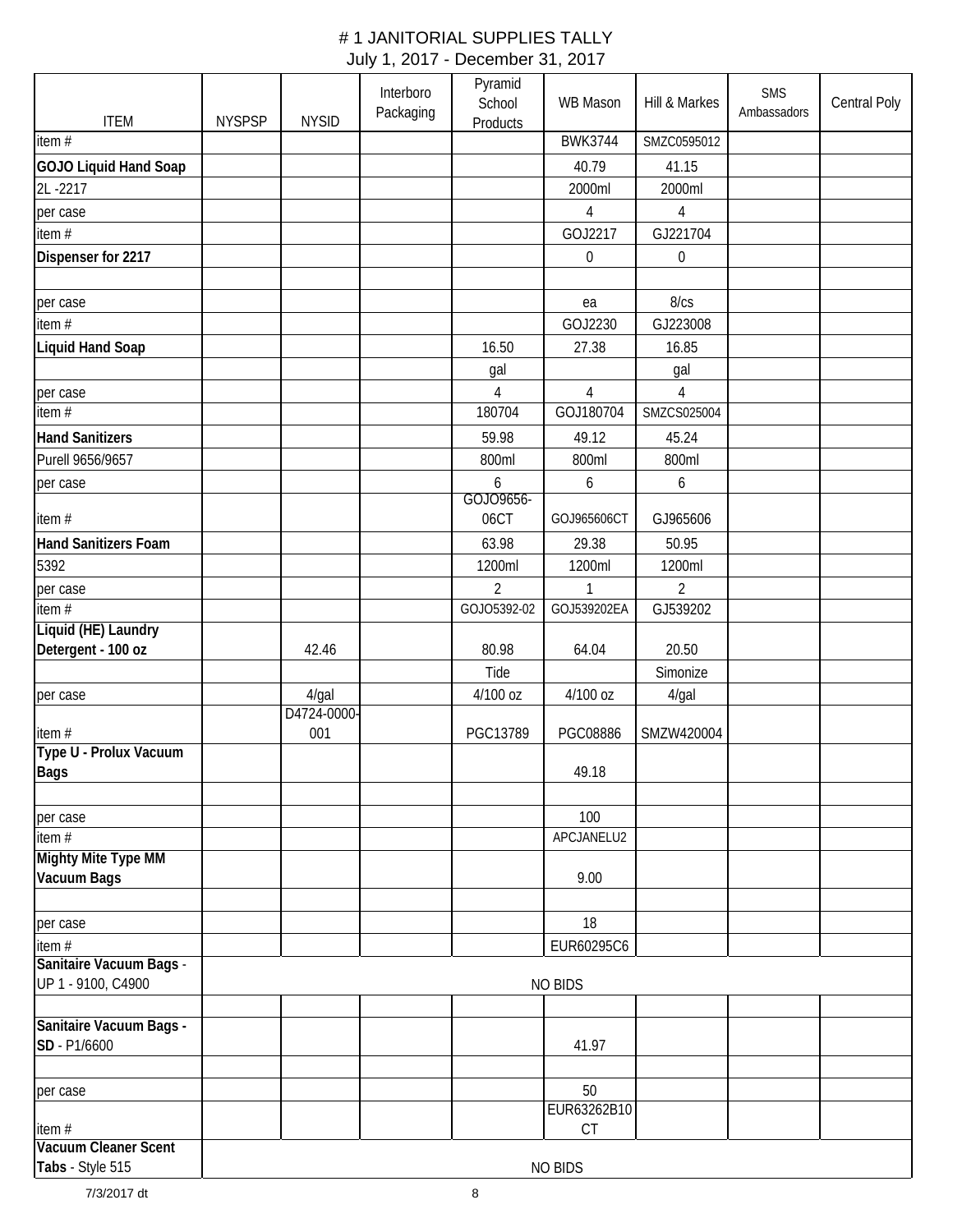|                              |               |              | Interboro | Pyramid<br>School | <b>WB Mason</b> | Hill & Markes  | <b>SMS</b><br>Ambassadors | Central Poly |
|------------------------------|---------------|--------------|-----------|-------------------|-----------------|----------------|---------------------------|--------------|
| <b>ITEM</b>                  | <b>NYSPSP</b> | <b>NYSID</b> | Packaging | <b>Products</b>   |                 |                |                           |              |
|                              |               |              |           |                   |                 |                |                           |              |
| Ecolab TriStar Flexylight    |               |              |           |                   |                 | 115.01         |                           |              |
| #16326                       |               |              |           |                   |                 |                |                           |              |
| per case                     |               |              |           |                   |                 | 5 gal          |                           |              |
| item#                        |               |              |           |                   |                 | ECO16326       |                           |              |
| <b>Ecolab Neutral Floor</b>  |               |              |           |                   |                 |                |                           |              |
| Cleaner                      |               |              |           |                   |                 | 55.22          |                           |              |
| #6100035                     |               |              |           |                   |                 | 2 liter        |                           |              |
| per case                     |               |              |           |                   |                 | 2              |                           |              |
| item#                        |               |              |           |                   |                 | ECO6100035     |                           |              |
| <b>Ecolab Heavy Duty</b>     |               |              |           |                   |                 |                |                           |              |
| <b>Bathroom Cleaner</b>      |               |              |           |                   |                 |                |                           |              |
| <b>Disinfectant</b>          |               |              |           |                   |                 | 80.17          |                           |              |
| #10158                       |               |              |           |                   |                 | 2 liter        |                           |              |
| per case                     |               |              |           |                   |                 | $\overline{2}$ |                           |              |
| item #                       |               |              |           |                   |                 | ECO10158       |                           |              |
| Ecolab Orange Force          |               |              |           |                   |                 | 55.10          |                           |              |
| #21038                       |               |              |           |                   |                 | 2 liter        |                           |              |
| per case                     |               |              |           |                   |                 | $\overline{2}$ |                           |              |
| item#                        |               |              |           |                   |                 | ECO21038       |                           |              |
| <b>Encapsulation Carpet</b>  |               |              |           |                   |                 |                |                           |              |
| Cleaner                      |               |              |           |                   |                 | 89.97          |                           |              |
| #61495099                    |               |              |           |                   |                 | 2-3 week       |                           |              |
| per case                     |               |              |           |                   |                 | 4/gal          |                           |              |
| item#                        |               |              |           |                   |                 | ECO61495099    |                           |              |
| Ecolab Solid Surge Plus      |               |              |           |                   |                 | 188.19         |                           |              |
| #17905                       |               |              |           |                   |                 | 9#             |                           |              |
| per case                     |               |              |           |                   |                 | $\overline{4}$ |                           |              |
| item #                       |               |              |           |                   |                 | ECO17905       |                           |              |
| Ecolab All Purpose           |               |              |           |                   |                 |                |                           |              |
| Cleaner                      |               |              |           |                   |                 | 137.59         |                           |              |
| #14205                       |               |              |           |                   |                 | 2 liter        |                           |              |
| per case                     |               |              |           |                   |                 | $\overline{2}$ |                           |              |
| item #                       |               |              |           |                   |                 | ECO6100912     |                           |              |
| <b>Ecolab Solid Navisoft</b> |               |              |           |                   |                 | 116.58         |                           |              |
| #16001                       |               |              |           |                   |                 | 6#             |                           |              |
| per case                     |               |              |           |                   |                 | $\overline{2}$ |                           |              |
| item #                       |               |              |           |                   |                 | ECO16001       |                           |              |
| Ecolab Stain Away            |               |              |           |                   |                 | 51.63          |                           |              |
| #13649                       |               |              |           |                   |                 | $4\#$          |                           |              |
| per case                     |               |              |           |                   |                 | $\overline{2}$ |                           |              |
| item #                       |               |              |           |                   |                 | ECO13649       |                           |              |
| Disposable Multipurpose      |               |              |           |                   |                 |                |                           |              |
| Rags                         |               |              |           |                   | 10.69           | 35.20          |                           |              |
|                              |               |              |           |                   |                 |                |                           |              |
| per case                     |               |              |           |                   | 200             | 800/bx         |                           |              |
| item #                       |               |              |           |                   | <b>KCC75260</b> | KIM05800       |                           |              |
| Shop Rags - 100% cotton      |               |              |           |                   | 23.48           |                |                           |              |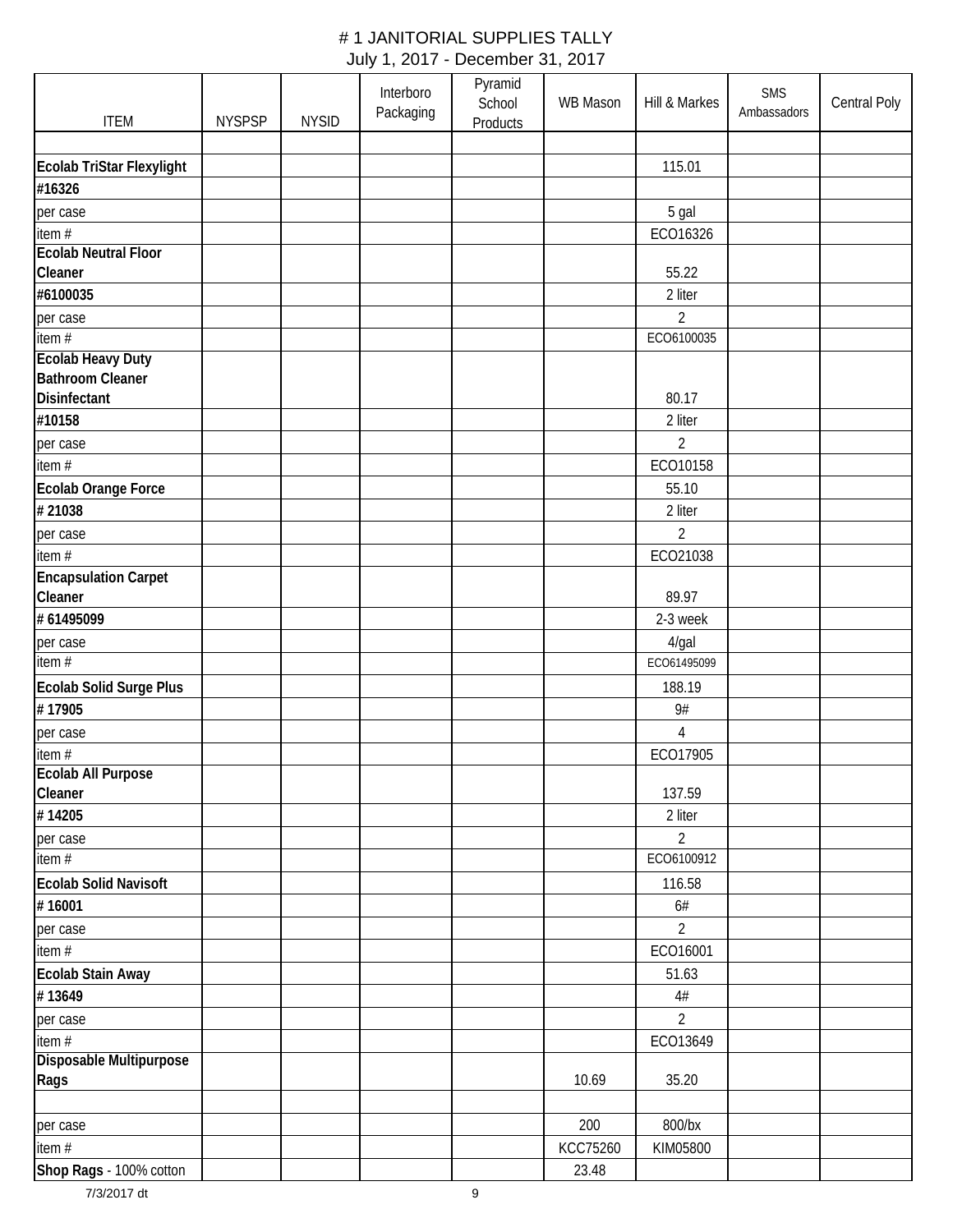| <b>ITEM</b>                                    | <b>NYSPSP</b> | <b>NYSID</b>            | Interboro<br>Packaging | Pyramid<br>School<br><b>Products</b> | WB Mason                      | Hill & Markes  | <b>SMS</b><br>Ambassadors | Central Poly |
|------------------------------------------------|---------------|-------------------------|------------------------|--------------------------------------|-------------------------------|----------------|---------------------------|--------------|
|                                                |               |                         |                        |                                      |                               |                |                           |              |
| per case                                       |               |                         |                        |                                      | 50                            |                |                           |              |
| item#                                          |               |                         |                        |                                      | UFSN900RST                    |                |                           |              |
| <b>Terry Cloth Rags</b>                        |               |                         |                        |                                      | 41.88                         | 41.98          |                           |              |
| 14 x 14                                        |               |                         |                        |                                      |                               | $25#$ box      |                           |              |
| per case                                       |               |                         |                        |                                      | 170                           |                |                           |              |
| item #                                         |               |                         |                        |                                      | HOS53725                      | HSP53425       |                           |              |
| <b>General Purpose Scouring</b><br>Pad         |               |                         |                        | 10.80                                | 4.40                          | 11.34          |                           |              |
| $6"$ x 9"                                      |               |                         |                        |                                      |                               |                |                           |              |
| per case                                       |               |                         |                        | 60/ctn                               | 20                            | 60             |                           |              |
| item $#$                                       |               |                         |                        | 0160201                              | <b>BWK196</b>                 | DSCMD69        |                           |              |
| <b>Glass Cleaner</b>                           |               |                         |                        |                                      | 13.85                         | 15.50          |                           |              |
|                                                |               |                         |                        |                                      |                               | Simonize       |                           |              |
| per case                                       |               |                         |                        |                                      | $\overline{4}$<br>CALISZB0400 | 12/qt          |                           |              |
| item#                                          |               |                         |                        |                                      | 004                           | SMZ08012       |                           |              |
| <b>Revitalize Miracle Spotter</b><br>w/sprayer |               |                         |                        |                                      |                               | 82.25          |                           |              |
| #14511                                         |               |                         |                        |                                      |                               | 20 oz          |                           |              |
| per case                                       |               |                         |                        |                                      |                               | $\overline{2}$ |                           |              |
| item#                                          |               |                         |                        |                                      |                               | ECO14511       |                           |              |
| Antibacterial Foam Soap                        |               | 47.38                   |                        |                                      | 24.74                         | 39.26          |                           |              |
| 1250ml                                         |               | 1250ml                  |                        |                                      | 1000ml                        | 1250ml         |                           |              |
| per case                                       |               | 3                       |                        |                                      | 6                             | 3              |                           |              |
|                                                |               | D4078-0000-             |                        |                                      |                               |                |                           |              |
| item#                                          |               | 000                     |                        |                                      | NCL043157                     | GJE5162EXL     |                           |              |
| Antibacterial Foam Soap                        |               |                         |                        |                                      |                               |                |                           |              |
| Dispenser - 1250ml                             |               |                         |                        |                                      | $\boldsymbol{0}$              | 0              |                           |              |
| per case                                       |               |                         |                        |                                      | ea                            | ea             |                           |              |
| item#                                          |               |                         |                        |                                      | <b>NCL4213</b>                | GJ515506EXL    |                           |              |
| Snapback Spray Buff Floor                      |               |                         |                        |                                      |                               |                |                           |              |
| Cleaner                                        |               |                         |                        |                                      | 36.97<br>gal                  | 77.65<br>gal   |                           |              |
| per case                                       |               |                         |                        |                                      | $\overline{4}$                | $\overline{4}$ |                           |              |
| item#                                          |               |                         |                        |                                      | BCC6080400                    | DIV904116      |                           |              |
| <b>MPC All-Surf All Purpose</b>                |               |                         |                        |                                      |                               |                |                           |              |
| Cleaner or equal                               |               | 41.70                   |                        |                                      | 23.39                         | 16.10          |                           |              |
|                                                |               |                         |                        |                                      |                               |                |                           |              |
| per case                                       |               | $4$ /gal<br>D4505-0000- |                        |                                      | 4                             | 4/gal          |                           |              |
| item#                                          |               | 000                     |                        |                                      | <b>BWK3424</b>                | SMZP2666004    |                           |              |
| Simonize Freedom Bowl                          |               |                         |                        |                                      |                               |                |                           |              |
| Cleaner - 4 gal or equal                       |               |                         |                        |                                      | 13.95                         | 18.57          |                           |              |
|                                                |               |                         |                        |                                      |                               | gal            |                           |              |
| per case                                       |               |                         |                        |                                      | 12                            | $\overline{4}$ |                           |              |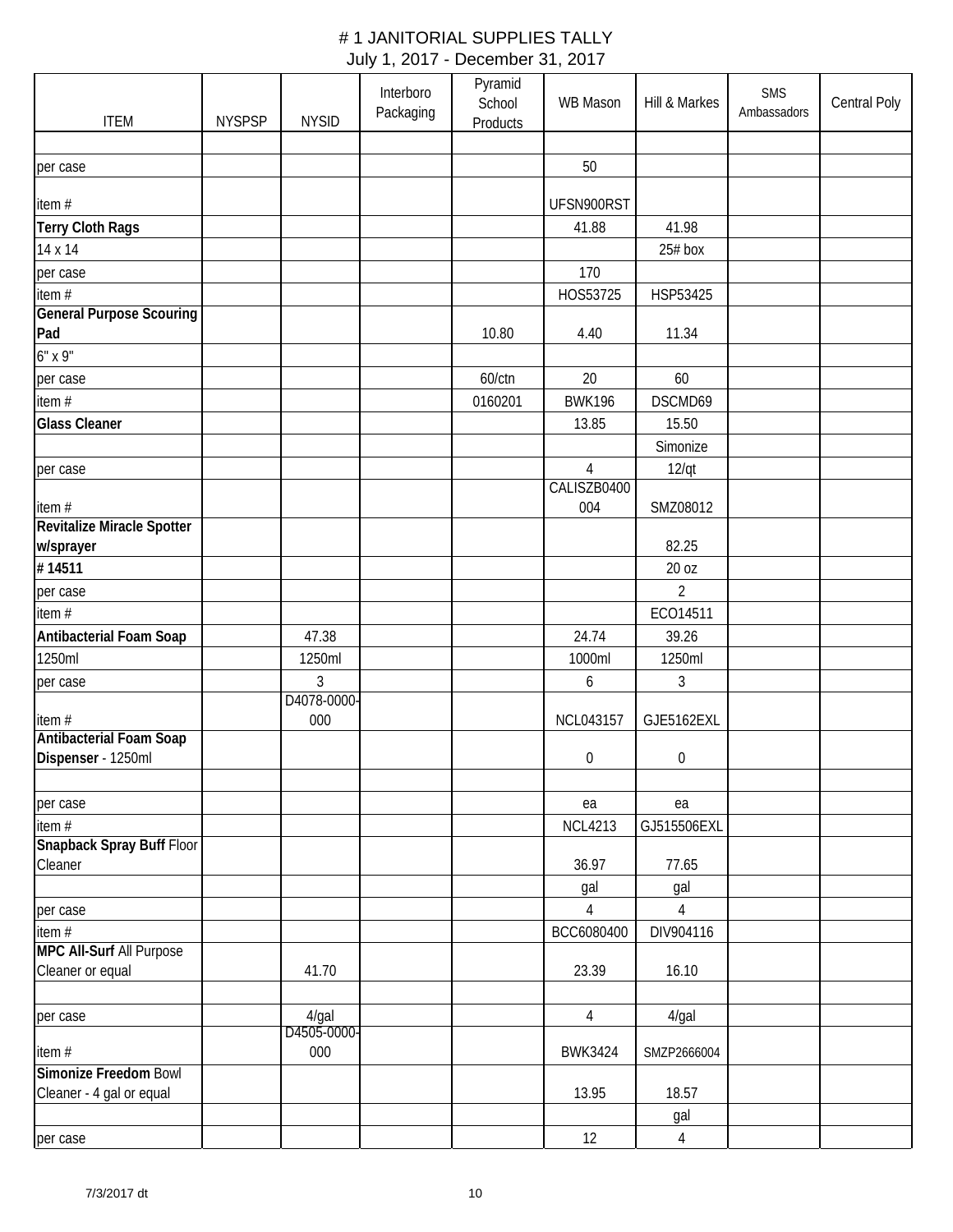| <b>ITEM</b>                | <b>NYSPSP</b> | <b>NYSID</b> | Interboro<br>Packaging | Pyramid<br>School<br><b>Products</b> | WB Mason          | Hill & Markes    | SMS<br>Ambassadors | Central Poly  |
|----------------------------|---------------|--------------|------------------------|--------------------------------------|-------------------|------------------|--------------------|---------------|
| item #                     |               |              |                        |                                      | SLD6333264        | SMZF1232004      |                    |               |
| Magic Erasers (Mr. Clean)  |               |              |                        |                                      |                   |                  |                    |               |
| or equal                   | 22.44         | 12.19        |                        | 21.86                                | 21.66             | 21.78            |                    |               |
|                            |               |              |                        |                                      |                   |                  |                    |               |
| per case                   | 12/cs         | 24/cs        |                        | 24                                   | 24                | 24/cs            |                    |               |
|                            |               | D4715-0000-  |                        |                                      |                   |                  |                    |               |
| item#                      | 232           | 000          |                        | <b>PGC82027CT</b>                    | <b>PGC82027CT</b> | PNG82027         |                    |               |
| <b>Enmotion Towels</b>     |               |              |                        |                                      | 41.81             | 44.63            |                    |               |
| <b>Brown</b>               |               |              |                        |                                      | 800'              | 800'             |                    |               |
| per case                   |               |              |                        |                                      | 6                 | 6                |                    |               |
| item #                     |               |              |                        |                                      | GPC89480          | GPF89480         |                    |               |
| <b>Enmotion Towels</b>     |               |              |                        |                                      | 44.01             | 46.75            |                    | 49.99         |
| White                      |               |              |                        |                                      | 800'              | 800'             |                    | 10" x 800'    |
| per case                   |               |              |                        |                                      | 6                 | 6                |                    | 6             |
| item#                      |               |              |                        |                                      | GPC89460          | GPF89460         |                    | <b>VD816B</b> |
| <b>Sanitary Napkin</b>     |               |              |                        |                                      |                   |                  |                    |               |
| Receptacle                 |               |              |                        | 16.98                                | 34.34             | 12.00            |                    |               |
| 10x7x3                     |               |              |                        |                                      |                   |                  |                    |               |
| per case                   |               |              |                        | 6                                    | $\mathbf{1}$      | $\mathbf{1}$     |                    |               |
| item #                     |               |              |                        | 250W                                 | HOSND1E           | <b>IMP1102</b>   |                    |               |
| <b>Sanitary Napkin</b>     |               |              |                        |                                      |                   |                  |                    |               |
| Receptacle Liner           |               |              |                        | 12.37                                | 14.74             | 12.50            |                    |               |
| 10x7x3                     |               |              |                        |                                      |                   |                  |                    |               |
| per case                   |               |              |                        | 500                                  | 500               | 500/cs           |                    |               |
| item $#$                   |               |              |                        | KL260                                | <b>HOS260</b>     | <b>HSP260</b>    |                    |               |
| MINIMUM ORDER TO           |               |              |                        | \$50 or \$9.95                       |                   | \$250 or \$25.00 | \$200              |               |
| <b>AVOID SHIPPING FEES</b> |               |              |                        | fee                                  |                   | fee              |                    |               |

**SUBJECT TO FINAL APPROVAL**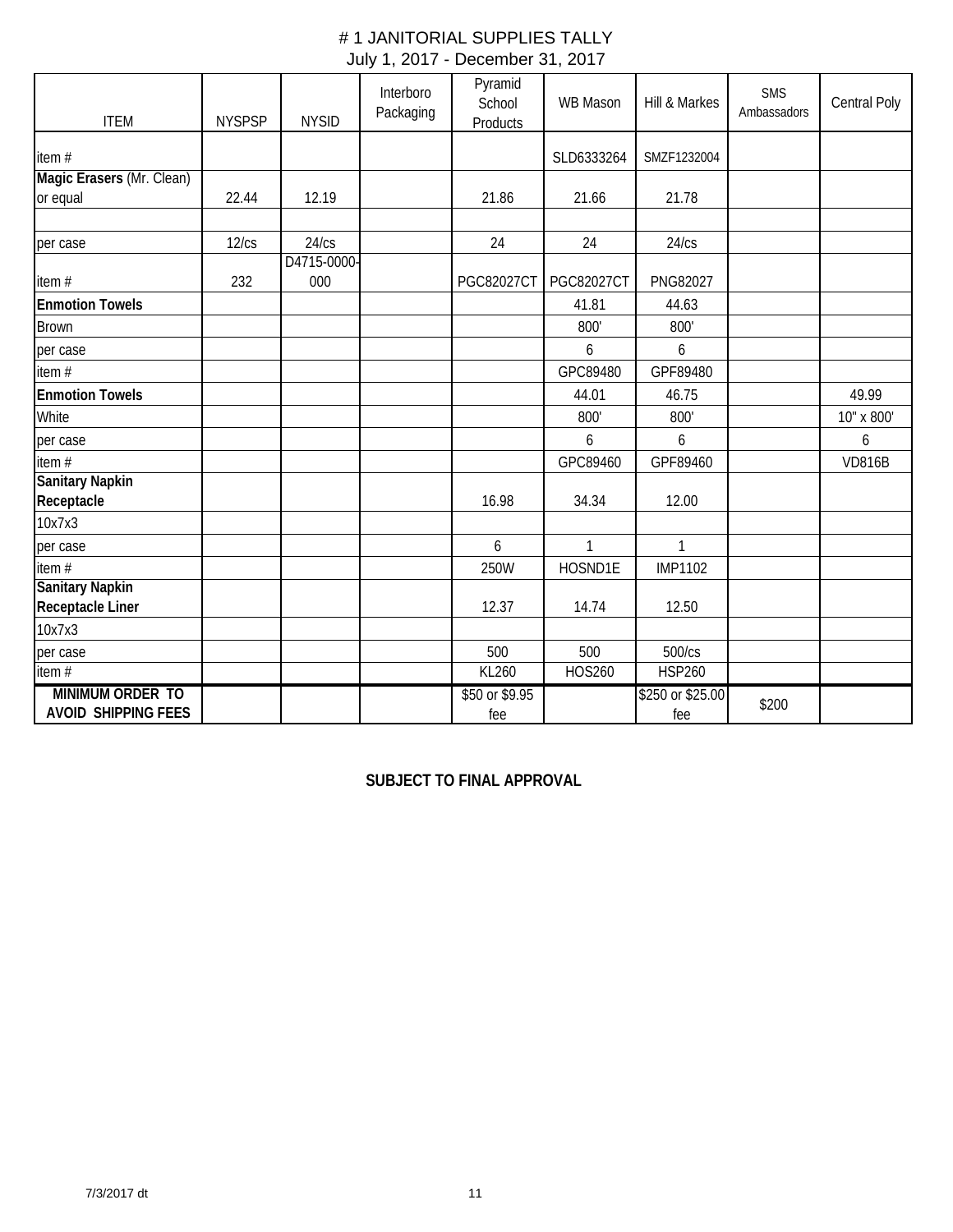|                                   |                   |                    | \$250 or \$25 sm<br>order chg |                           | \$50 or \$9.95 fee                |                     |
|-----------------------------------|-------------------|--------------------|-------------------------------|---------------------------|-----------------------------------|---------------------|
|                                   |                   |                    |                               |                           |                                   |                     |
| <b>ITEM</b>                       | <b>WB Mason</b>   | Interboro          | Hill & Markes                 | <b>SMS</b><br>Ambassadors | <b>Pyramid School</b><br>Products | <b>Central Poly</b> |
| <b>All-Purpose Liquid Cleaner</b> | 17.09             |                    | 16.10                         |                           |                                   |                     |
| gal                               |                   |                    | $AP-7$                        |                           |                                   |                     |
| per case                          | $\overline{4}$    |                    | $\sqrt{4}$                    |                           |                                   |                     |
| item#                             | SMZP2666004       |                    | SMZP2666004                   |                           |                                   |                     |
| <b>Aluminum Foil</b>              | 14.11             |                    | 14.00                         |                           |                                   | 23.32               |
| per case                          |                   |                    |                               |                           |                                   | roll                |
| item#                             | WPACAP185S        |                    | <b>WES294</b>                 |                           |                                   | F18500SD            |
| <b>Apron: Plastic</b>             | 35.31             | 33.00              | 38.95                         |                           | 35.15                             |                     |
| per case                          | 1,000             | 1,000              | 10/100                        |                           | 10/100                            |                     |
| item #                            | ATXP2442          | <b>INT-2442-DA</b> | ISL25001                      |                           | P2846                             |                     |
| Apron: Clear Vinyl Dishwasher     |                   |                    | <b>NO BIDS</b>                |                           |                                   |                     |
| Bags: 10# Elephant                | 18.52             |                    | 18.98                         |                           |                                   |                     |
| per case                          | 500               |                    | 500                           |                           |                                   |                     |
| item#                             | <b>BAGGX10500</b> |                    | DUO30910                      |                           |                                   |                     |
| Bags: 10# Brown                   | 10.44             |                    | 11.30                         |                           |                                   |                     |
| per case                          | 500               |                    | 500                           |                           |                                   |                     |
| item#                             | <b>BAGGK10500</b> |                    | DUO80985                      |                           |                                   |                     |
| Bags: 8# Brown Paper              | 9.65              |                    | 10.42                         |                           |                                   |                     |
| per case                          | 500               |                    | 500                           |                           |                                   |                     |
| item #                            | BAGGK8500         |                    | DUO80984                      |                           |                                   |                     |
| Bags: 6# White - waxed            | 43.84             |                    | 43.50                         |                           |                                   |                     |
| per case                          | 1,000             |                    | 1,000                         |                           |                                   |                     |
| item #                            | BGC300296         |                    | PPC300296                     |                           |                                   |                     |
| Bags: 6# White                    | 11.96             |                    | 12.60                         |                           |                                   |                     |
| per case                          | 500               |                    | 500                           |                           |                                   |                     |
| item #                            | <b>BAGGW6500</b>  |                    | DU081223                      |                           |                                   |                     |
| Bags: 6# Brown                    | 7.93              |                    | 9.25                          |                           |                                   |                     |
| per case                          | 500               |                    | 500                           |                           |                                   |                     |
| item $#$                          | BAGGW4500         |                    | DUO80983                      |                           |                                   |                     |
| Bags: 4# Brown                    | 6.88              |                    | 7.48                          |                           |                                   |                     |
| per case                          | 500               |                    | 500                           |                           |                                   |                     |
| item #                            | BAGGK4500         |                    | DU081007                      |                           |                                   |                     |
| Garbage Bags - Heavy              | 24.99             | 5.34/26.70         | 18.80                         |                           |                                   | 12.40               |
| 30-33 gal                         |                   |                    | 16 mic                        |                           |                                   |                     |
| per case                          | 100               | 100 / 500          | 250                           |                           |                                   | 250                 |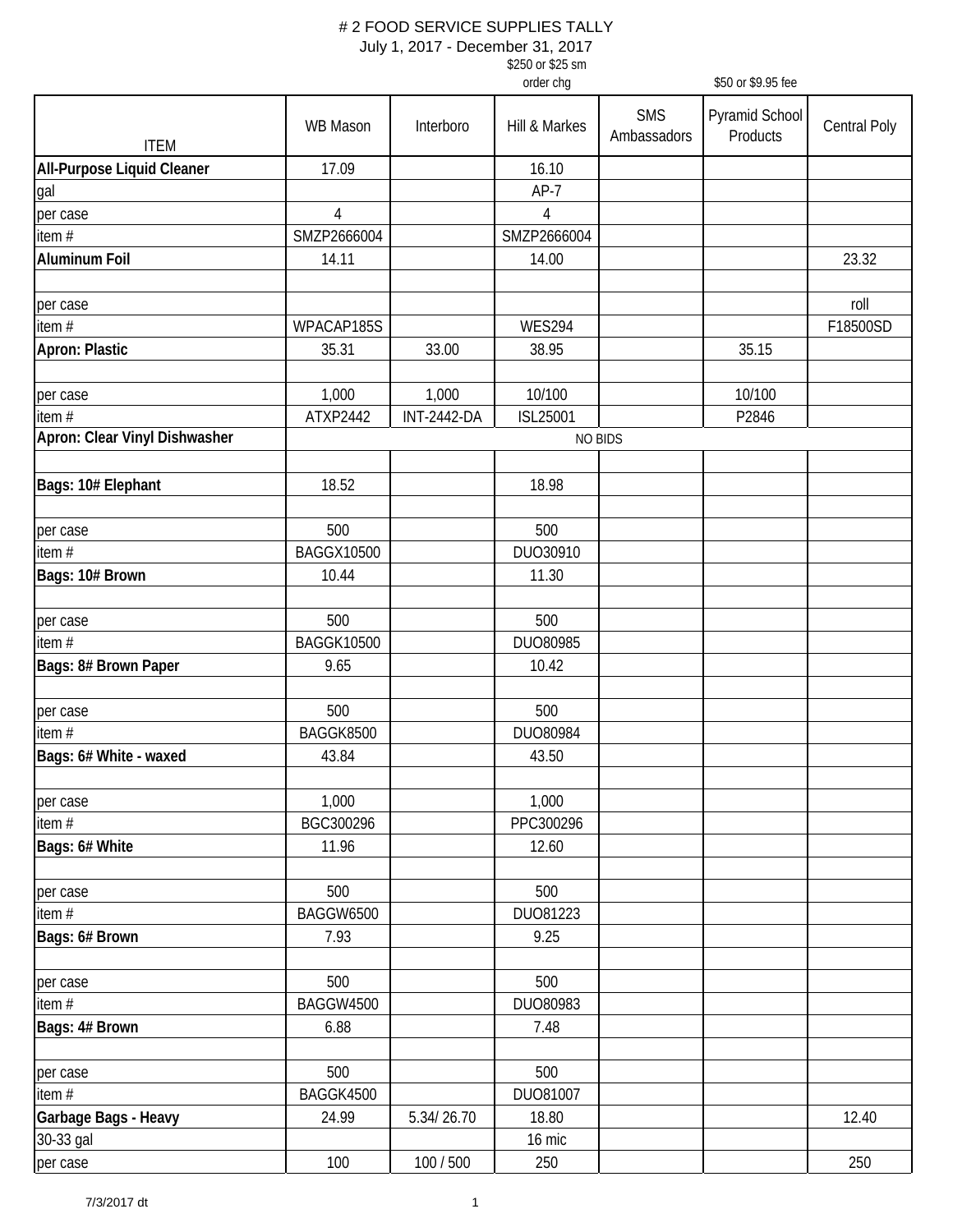| \$250 or \$25 sm |                    |
|------------------|--------------------|
| order cha        | \$50 or \$9.95 fee |

| <b>SMS</b><br>Pyramid School<br><b>WB Mason</b><br>Interboro<br>Hill & Markes<br>Central Poly<br>Ambassadors<br>Products<br><b>ITEM</b><br>INT-3340-H<br>CP3033H<br>HIMP334016N<br>HERZ6640MNR01<br>Garbage Bags - Heavy Duty - Black<br>16.15<br>15.24<br>20.80<br>15.10<br>38x58, 1.5 mil<br>56 gal<br>100<br>100<br>100<br>100<br>per case<br>item $#$<br>HERX8647SK<br>FORBCH60<br>INT-4348-Xhvy<br>CP56HK<br>Garbage Bags - Heavy Duty - Clear<br>16.82<br>18.82<br>21.73<br>17.90<br>38x58, 1.1 mil<br>56 gal<br>100<br>100<br>100<br>100<br>per case<br>HERH8647SC<br>FORCL60H<br>item#<br><b>INT-4348-XH</b><br>CP56HN<br><b>Poly Bags</b><br>11.43<br>34.88<br>9.98<br>8.00<br>1,000<br>1,000<br>1,000<br>4,000<br>per case<br>IBSPB060315<br>FOR110NP<br>CP6315<br><b>INT-1015-Med</b><br>23.89<br>57.64<br>15.10<br>23.90<br>500<br>2,000<br>500<br>500<br>per case<br>FOR152NPM<br><b>INT-1824-Hvy</b><br>CP10824<br>IBSPB100824M<br>11.18<br>72.30<br>1,000<br>6/1,000<br>BGC300404BX<br>PPC300404<br>5.21<br>27.84<br>16.50<br>2,000<br>6,000<br>3/2M<br><b>IBSPB675675</b><br><b>ISL2001</b><br>INT-675675-X-Hvy<br>Zip Lock Bags<br>32.61<br>32.75<br>11.89<br>1000<br>1,000<br>250<br>ELKF21012<br>ISL210912<br>ZipGal2<br>10.74<br>11.25<br>300'<br>roll<br>LRP910000<br><b>ROYTCD</b><br><b>Bleach</b><br>7.95<br>13.50<br>concentrated<br>gal<br>3/121 oz<br>6<br>item $#$<br>KIK11008635042<br>CLX30966<br>5 oz Bowls<br>12.37<br>15.56<br>1000<br>1,000<br>DCC5BWWC<br>GEN80500<br>32.92<br>37.35<br>20/50<br>1,000<br>per case<br>DDD10B20<br>DRT10B20 |                         |  |  |  |
|-------------------------------------------------------------------------------------------------------------------------------------------------------------------------------------------------------------------------------------------------------------------------------------------------------------------------------------------------------------------------------------------------------------------------------------------------------------------------------------------------------------------------------------------------------------------------------------------------------------------------------------------------------------------------------------------------------------------------------------------------------------------------------------------------------------------------------------------------------------------------------------------------------------------------------------------------------------------------------------------------------------------------------------------------------------------------------------------------------------------------------------------------------------------------------------------------------------------------------------------------------------------------------------------------------------------------------------------------------------------------------------------------------------------------------------------------------------------------------------------------------------------------------------------------------------------------------|-------------------------|--|--|--|
|                                                                                                                                                                                                                                                                                                                                                                                                                                                                                                                                                                                                                                                                                                                                                                                                                                                                                                                                                                                                                                                                                                                                                                                                                                                                                                                                                                                                                                                                                                                                                                               |                         |  |  |  |
|                                                                                                                                                                                                                                                                                                                                                                                                                                                                                                                                                                                                                                                                                                                                                                                                                                                                                                                                                                                                                                                                                                                                                                                                                                                                                                                                                                                                                                                                                                                                                                               | item $#$                |  |  |  |
|                                                                                                                                                                                                                                                                                                                                                                                                                                                                                                                                                                                                                                                                                                                                                                                                                                                                                                                                                                                                                                                                                                                                                                                                                                                                                                                                                                                                                                                                                                                                                                               |                         |  |  |  |
|                                                                                                                                                                                                                                                                                                                                                                                                                                                                                                                                                                                                                                                                                                                                                                                                                                                                                                                                                                                                                                                                                                                                                                                                                                                                                                                                                                                                                                                                                                                                                                               |                         |  |  |  |
|                                                                                                                                                                                                                                                                                                                                                                                                                                                                                                                                                                                                                                                                                                                                                                                                                                                                                                                                                                                                                                                                                                                                                                                                                                                                                                                                                                                                                                                                                                                                                                               |                         |  |  |  |
|                                                                                                                                                                                                                                                                                                                                                                                                                                                                                                                                                                                                                                                                                                                                                                                                                                                                                                                                                                                                                                                                                                                                                                                                                                                                                                                                                                                                                                                                                                                                                                               |                         |  |  |  |
|                                                                                                                                                                                                                                                                                                                                                                                                                                                                                                                                                                                                                                                                                                                                                                                                                                                                                                                                                                                                                                                                                                                                                                                                                                                                                                                                                                                                                                                                                                                                                                               |                         |  |  |  |
|                                                                                                                                                                                                                                                                                                                                                                                                                                                                                                                                                                                                                                                                                                                                                                                                                                                                                                                                                                                                                                                                                                                                                                                                                                                                                                                                                                                                                                                                                                                                                                               |                         |  |  |  |
|                                                                                                                                                                                                                                                                                                                                                                                                                                                                                                                                                                                                                                                                                                                                                                                                                                                                                                                                                                                                                                                                                                                                                                                                                                                                                                                                                                                                                                                                                                                                                                               |                         |  |  |  |
|                                                                                                                                                                                                                                                                                                                                                                                                                                                                                                                                                                                                                                                                                                                                                                                                                                                                                                                                                                                                                                                                                                                                                                                                                                                                                                                                                                                                                                                                                                                                                                               |                         |  |  |  |
|                                                                                                                                                                                                                                                                                                                                                                                                                                                                                                                                                                                                                                                                                                                                                                                                                                                                                                                                                                                                                                                                                                                                                                                                                                                                                                                                                                                                                                                                                                                                                                               |                         |  |  |  |
|                                                                                                                                                                                                                                                                                                                                                                                                                                                                                                                                                                                                                                                                                                                                                                                                                                                                                                                                                                                                                                                                                                                                                                                                                                                                                                                                                                                                                                                                                                                                                                               | 6x3x15                  |  |  |  |
|                                                                                                                                                                                                                                                                                                                                                                                                                                                                                                                                                                                                                                                                                                                                                                                                                                                                                                                                                                                                                                                                                                                                                                                                                                                                                                                                                                                                                                                                                                                                                                               |                         |  |  |  |
|                                                                                                                                                                                                                                                                                                                                                                                                                                                                                                                                                                                                                                                                                                                                                                                                                                                                                                                                                                                                                                                                                                                                                                                                                                                                                                                                                                                                                                                                                                                                                                               | item #                  |  |  |  |
|                                                                                                                                                                                                                                                                                                                                                                                                                                                                                                                                                                                                                                                                                                                                                                                                                                                                                                                                                                                                                                                                                                                                                                                                                                                                                                                                                                                                                                                                                                                                                                               | <b>Poly Bags</b>        |  |  |  |
|                                                                                                                                                                                                                                                                                                                                                                                                                                                                                                                                                                                                                                                                                                                                                                                                                                                                                                                                                                                                                                                                                                                                                                                                                                                                                                                                                                                                                                                                                                                                                                               | 10x18x24                |  |  |  |
|                                                                                                                                                                                                                                                                                                                                                                                                                                                                                                                                                                                                                                                                                                                                                                                                                                                                                                                                                                                                                                                                                                                                                                                                                                                                                                                                                                                                                                                                                                                                                                               |                         |  |  |  |
|                                                                                                                                                                                                                                                                                                                                                                                                                                                                                                                                                                                                                                                                                                                                                                                                                                                                                                                                                                                                                                                                                                                                                                                                                                                                                                                                                                                                                                                                                                                                                                               | item $#$                |  |  |  |
|                                                                                                                                                                                                                                                                                                                                                                                                                                                                                                                                                                                                                                                                                                                                                                                                                                                                                                                                                                                                                                                                                                                                                                                                                                                                                                                                                                                                                                                                                                                                                                               | Sandwich Bags: #130 wax |  |  |  |
|                                                                                                                                                                                                                                                                                                                                                                                                                                                                                                                                                                                                                                                                                                                                                                                                                                                                                                                                                                                                                                                                                                                                                                                                                                                                                                                                                                                                                                                                                                                                                                               |                         |  |  |  |
|                                                                                                                                                                                                                                                                                                                                                                                                                                                                                                                                                                                                                                                                                                                                                                                                                                                                                                                                                                                                                                                                                                                                                                                                                                                                                                                                                                                                                                                                                                                                                                               | per case                |  |  |  |
|                                                                                                                                                                                                                                                                                                                                                                                                                                                                                                                                                                                                                                                                                                                                                                                                                                                                                                                                                                                                                                                                                                                                                                                                                                                                                                                                                                                                                                                                                                                                                                               | item $#$                |  |  |  |
|                                                                                                                                                                                                                                                                                                                                                                                                                                                                                                                                                                                                                                                                                                                                                                                                                                                                                                                                                                                                                                                                                                                                                                                                                                                                                                                                                                                                                                                                                                                                                                               | Sandwich Bags: plastic  |  |  |  |
|                                                                                                                                                                                                                                                                                                                                                                                                                                                                                                                                                                                                                                                                                                                                                                                                                                                                                                                                                                                                                                                                                                                                                                                                                                                                                                                                                                                                                                                                                                                                                                               | per case                |  |  |  |
|                                                                                                                                                                                                                                                                                                                                                                                                                                                                                                                                                                                                                                                                                                                                                                                                                                                                                                                                                                                                                                                                                                                                                                                                                                                                                                                                                                                                                                                                                                                                                                               | item $#$                |  |  |  |
|                                                                                                                                                                                                                                                                                                                                                                                                                                                                                                                                                                                                                                                                                                                                                                                                                                                                                                                                                                                                                                                                                                                                                                                                                                                                                                                                                                                                                                                                                                                                                                               |                         |  |  |  |
|                                                                                                                                                                                                                                                                                                                                                                                                                                                                                                                                                                                                                                                                                                                                                                                                                                                                                                                                                                                                                                                                                                                                                                                                                                                                                                                                                                                                                                                                                                                                                                               | gallon                  |  |  |  |
|                                                                                                                                                                                                                                                                                                                                                                                                                                                                                                                                                                                                                                                                                                                                                                                                                                                                                                                                                                                                                                                                                                                                                                                                                                                                                                                                                                                                                                                                                                                                                                               | per case                |  |  |  |
|                                                                                                                                                                                                                                                                                                                                                                                                                                                                                                                                                                                                                                                                                                                                                                                                                                                                                                                                                                                                                                                                                                                                                                                                                                                                                                                                                                                                                                                                                                                                                                               | item #                  |  |  |  |
|                                                                                                                                                                                                                                                                                                                                                                                                                                                                                                                                                                                                                                                                                                                                                                                                                                                                                                                                                                                                                                                                                                                                                                                                                                                                                                                                                                                                                                                                                                                                                                               | <b>Banquet Paper</b>    |  |  |  |
|                                                                                                                                                                                                                                                                                                                                                                                                                                                                                                                                                                                                                                                                                                                                                                                                                                                                                                                                                                                                                                                                                                                                                                                                                                                                                                                                                                                                                                                                                                                                                                               | per case                |  |  |  |
|                                                                                                                                                                                                                                                                                                                                                                                                                                                                                                                                                                                                                                                                                                                                                                                                                                                                                                                                                                                                                                                                                                                                                                                                                                                                                                                                                                                                                                                                                                                                                                               | item #                  |  |  |  |
|                                                                                                                                                                                                                                                                                                                                                                                                                                                                                                                                                                                                                                                                                                                                                                                                                                                                                                                                                                                                                                                                                                                                                                                                                                                                                                                                                                                                                                                                                                                                                                               |                         |  |  |  |
|                                                                                                                                                                                                                                                                                                                                                                                                                                                                                                                                                                                                                                                                                                                                                                                                                                                                                                                                                                                                                                                                                                                                                                                                                                                                                                                                                                                                                                                                                                                                                                               | gal                     |  |  |  |
|                                                                                                                                                                                                                                                                                                                                                                                                                                                                                                                                                                                                                                                                                                                                                                                                                                                                                                                                                                                                                                                                                                                                                                                                                                                                                                                                                                                                                                                                                                                                                                               | per case                |  |  |  |
|                                                                                                                                                                                                                                                                                                                                                                                                                                                                                                                                                                                                                                                                                                                                                                                                                                                                                                                                                                                                                                                                                                                                                                                                                                                                                                                                                                                                                                                                                                                                                                               |                         |  |  |  |
|                                                                                                                                                                                                                                                                                                                                                                                                                                                                                                                                                                                                                                                                                                                                                                                                                                                                                                                                                                                                                                                                                                                                                                                                                                                                                                                                                                                                                                                                                                                                                                               |                         |  |  |  |
|                                                                                                                                                                                                                                                                                                                                                                                                                                                                                                                                                                                                                                                                                                                                                                                                                                                                                                                                                                                                                                                                                                                                                                                                                                                                                                                                                                                                                                                                                                                                                                               | per case                |  |  |  |
|                                                                                                                                                                                                                                                                                                                                                                                                                                                                                                                                                                                                                                                                                                                                                                                                                                                                                                                                                                                                                                                                                                                                                                                                                                                                                                                                                                                                                                                                                                                                                                               | item #                  |  |  |  |
|                                                                                                                                                                                                                                                                                                                                                                                                                                                                                                                                                                                                                                                                                                                                                                                                                                                                                                                                                                                                                                                                                                                                                                                                                                                                                                                                                                                                                                                                                                                                                                               | 10 oz Bowls - Styrofoam |  |  |  |
|                                                                                                                                                                                                                                                                                                                                                                                                                                                                                                                                                                                                                                                                                                                                                                                                                                                                                                                                                                                                                                                                                                                                                                                                                                                                                                                                                                                                                                                                                                                                                                               |                         |  |  |  |
|                                                                                                                                                                                                                                                                                                                                                                                                                                                                                                                                                                                                                                                                                                                                                                                                                                                                                                                                                                                                                                                                                                                                                                                                                                                                                                                                                                                                                                                                                                                                                                               | item #                  |  |  |  |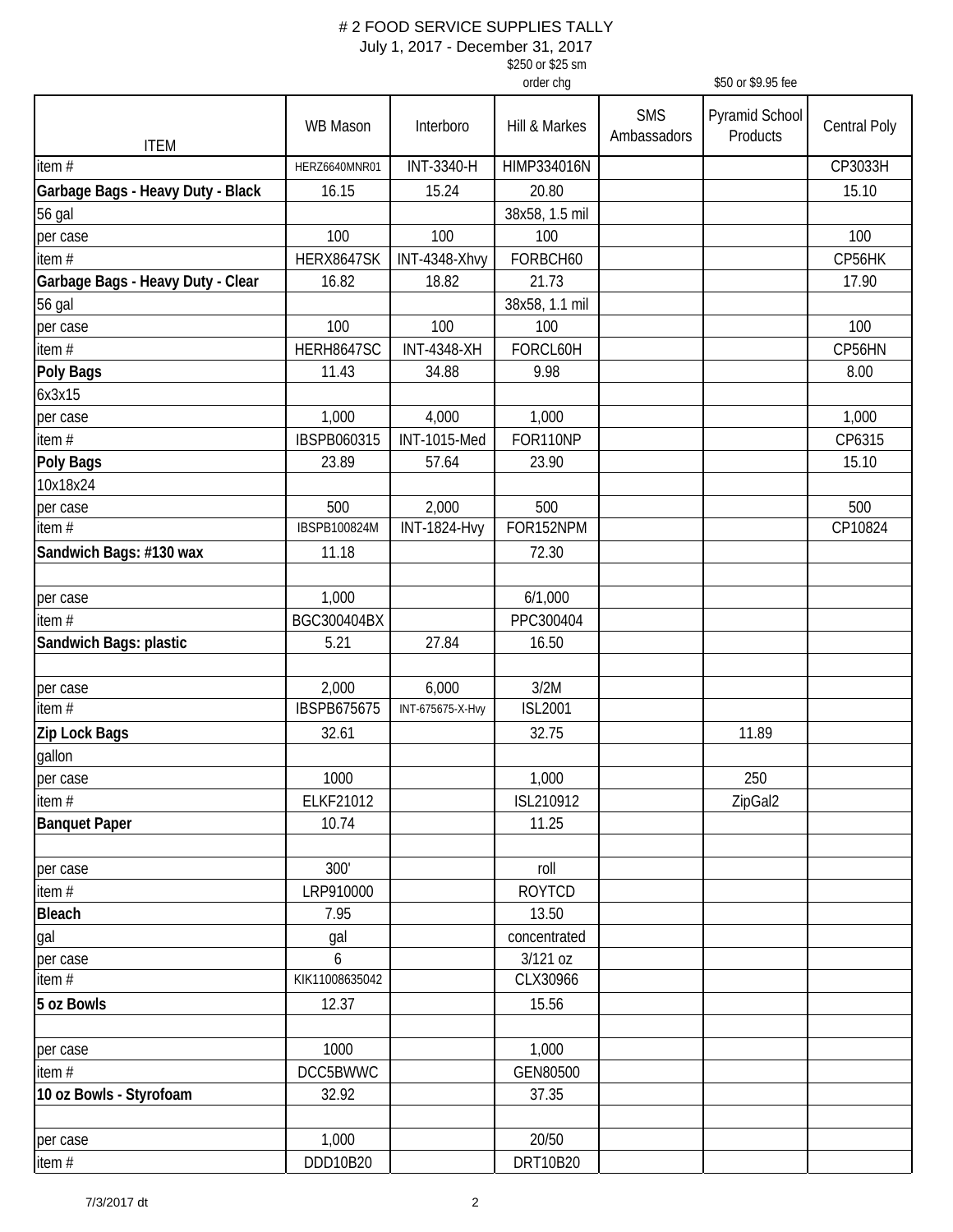|                                          |                           |           | \$250 or \$25 sm          |                           |                            |                     |
|------------------------------------------|---------------------------|-----------|---------------------------|---------------------------|----------------------------|---------------------|
|                                          |                           |           | order chg                 |                           | \$50 or \$9.95 fee         |                     |
| <b>ITEM</b>                              | <b>WB Mason</b>           | Interboro | Hill & Markes             | <b>SMS</b><br>Ambassadors | Pyramid School<br>Products | <b>Central Poly</b> |
| 10 oz Bowl Lid                           | 11.30                     |           | 20.44                     |                           |                            |                     |
| per case                                 | 1,000                     |           | 10/100                    |                           |                            |                     |
| item#                                    | DCC20JL                   |           | DRT20JL                   |                           |                            |                     |
| 12 oz Bowls                              | 12.26                     |           | 14.24                     |                           |                            |                     |
| per case                                 | 1,000                     |           | 8/125                     |                           |                            |                     |
| item $#$                                 | DCC12BWWCR                |           | GEN82100                  |                           |                            |                     |
| <b>Chlorine Sanitizer Test Strip Kit</b> | 4.98                      |           |                           |                           |                            |                     |
| per case                                 | 200                       |           |                           |                           |                            |                     |
| item #                                   | <b>LAC4250BJ</b>          |           |                           |                           |                            |                     |
| <b>Coffee Filters</b>                    | 12.34                     |           | 16.50                     |                           |                            |                     |
| 18 x 7.5                                 |                           |           |                           |                           |                            |                     |
| per case                                 | 252                       |           | 252                       |                           |                            |                     |
| item#                                    | <b>BUNU318X7252</b><br>CS |           | <b>BUNU318X7252</b><br>CS |                           |                            |                     |
|                                          | 37.59                     |           | 43.85                     |                           |                            |                     |
| Comet All Purpose Bleach Spray           | 32 oz                     |           |                           |                           |                            |                     |
| per case                                 | 8                         |           | 3/gal                     |                           |                            |                     |
| item #                                   | <b>PGC02287CT</b>         |           | PNG02291                  |                           |                            |                     |
| Container - Styrofoam - Hinged           | 12.76                     |           | 13.70                     |                           |                            |                     |
| 9x9x3                                    |                           |           |                           |                           |                            |                     |
| per case                                 | 200                       |           | 200                       |                           |                            |                     |
| item #                                   | DCC90HT1R                 |           | GEN200VW                  |                           |                            |                     |
| Container - Styrofoam - Hinged           | 13.95                     |           | 18.72                     |                           |                            |                     |
| 6x6x3                                    |                           |           |                           |                           |                            |                     |
| per case                                 | 500                       |           | 500                       |                           |                            |                     |
| item #                                   | DCC60HT1R                 |           | GEN22500                  |                           |                            |                     |
| <b>Cotton Cloth</b>                      |                           |           |                           | <b>NO BIDS</b>            |                            |                     |
|                                          |                           |           |                           |                           |                            |                     |
| <b>Cream Cleanser</b>                    |                           |           | 19.73                     |                           |                            |                     |
| qt                                       |                           |           | qt                        |                           |                            |                     |
| per case                                 |                           |           | 12                        |                           |                            |                     |
| item #                                   |                           |           | SMZG1325012               |                           |                            |                     |
| Cup - Foam - squat - 4 oz                | 17.72                     |           | 20.10                     |                           |                            |                     |
| per case                                 | 1,000                     |           | 1,000                     |                           |                            |                     |
| item #                                   | DCC4J6                    |           | DRT4J6                    |                           |                            |                     |
| Lid for above                            | 10.00                     |           | 11.50                     |                           |                            |                     |
|                                          |                           |           |                           |                           |                            |                     |
| per case                                 | 1,000                     |           | 1,000                     |                           |                            |                     |
| item #                                   | DCC6JL                    |           | DRT6JL                    |                           |                            |                     |
| Cup - Foam - squat - 8 oz                | 23.75                     |           | 34.80                     |                           |                            |                     |
| per case                                 | 1,000                     |           | 1,000                     |                           |                            |                     |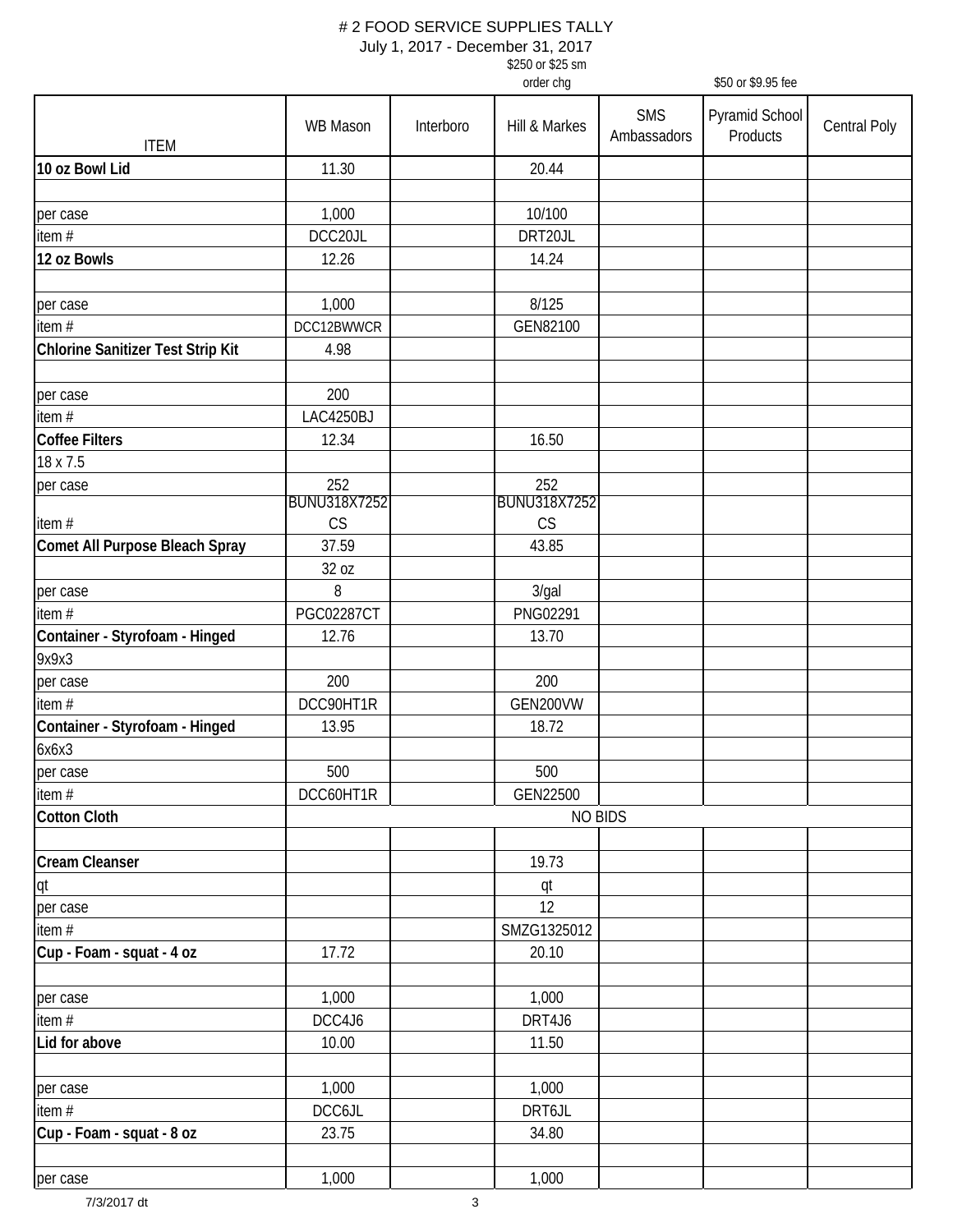| \$250 or \$25 sm |  |
|------------------|--|
| order cha        |  |

| <b>SMS</b><br>Pyramid School<br>WB Mason<br><b>Central Poly</b><br>Interboro<br>Hill & Markes<br>Products<br>Ambassadors<br><b>ITEM</b><br>DCC8SJ12<br>DRT8SJ20<br>item $#$<br>Lid for above<br>12.97<br>20.44<br>1,000<br>1,000<br>per case<br>DCC12JL<br>item#<br>DRT20JL<br>Cup: Hot/Cold, 8 oz<br>16.29<br>18.58<br>DC8J<br>1,000<br>1,000<br>per case<br>item #<br>DCC8J8<br>DRT8J8<br>Lid for above: Hot/Cold, 8 oz<br>10.23<br>11.80<br>1,000<br>1,000<br>per case<br>item $#$<br>DCC8JL<br>DRT8JL<br>Cup: Souffle, 2 oz<br>21.69<br>22.80<br>DC8J<br>2,500<br>2,500<br>per case<br>DCC200PC<br>item $#$<br><b>SLOB200</b><br>Cup Lid: Souffle, 2 oz<br>14.11<br>15.50<br>2,500<br>2,500<br>per case<br>item $#$<br>DCCPL2N<br>SLOPL2<br>21.98<br>22.85<br>200<br>200<br>per case<br>GNPAD12<br>GENAD12<br>Turnbury mugs<br>36.74<br>1M<br>DIN30008775<br>48.34<br>53.60<br>4/gal<br>$4$ /gal<br><b>PGC57445CT</b><br>PNG57445<br>30.72<br>33.34<br>45 oz<br>75 oz<br>9<br>6<br>PGC40148<br>PNG40152<br><b>NO BIDS</b><br>11.85<br>12.20<br>18x2000<br>roll<br>roll<br>per case<br><b>WES182</b><br>WPACCW182<br>36.70 |                                        |  | order chg | \$50 or \$9.95 fee |  |
|-------------------------------------------------------------------------------------------------------------------------------------------------------------------------------------------------------------------------------------------------------------------------------------------------------------------------------------------------------------------------------------------------------------------------------------------------------------------------------------------------------------------------------------------------------------------------------------------------------------------------------------------------------------------------------------------------------------------------------------------------------------------------------------------------------------------------------------------------------------------------------------------------------------------------------------------------------------------------------------------------------------------------------------------------------------------------------------------------------------------------------|----------------------------------------|--|-----------|--------------------|--|
|                                                                                                                                                                                                                                                                                                                                                                                                                                                                                                                                                                                                                                                                                                                                                                                                                                                                                                                                                                                                                                                                                                                               |                                        |  |           |                    |  |
|                                                                                                                                                                                                                                                                                                                                                                                                                                                                                                                                                                                                                                                                                                                                                                                                                                                                                                                                                                                                                                                                                                                               |                                        |  |           |                    |  |
|                                                                                                                                                                                                                                                                                                                                                                                                                                                                                                                                                                                                                                                                                                                                                                                                                                                                                                                                                                                                                                                                                                                               |                                        |  |           |                    |  |
|                                                                                                                                                                                                                                                                                                                                                                                                                                                                                                                                                                                                                                                                                                                                                                                                                                                                                                                                                                                                                                                                                                                               |                                        |  |           |                    |  |
|                                                                                                                                                                                                                                                                                                                                                                                                                                                                                                                                                                                                                                                                                                                                                                                                                                                                                                                                                                                                                                                                                                                               |                                        |  |           |                    |  |
|                                                                                                                                                                                                                                                                                                                                                                                                                                                                                                                                                                                                                                                                                                                                                                                                                                                                                                                                                                                                                                                                                                                               |                                        |  |           |                    |  |
|                                                                                                                                                                                                                                                                                                                                                                                                                                                                                                                                                                                                                                                                                                                                                                                                                                                                                                                                                                                                                                                                                                                               |                                        |  |           |                    |  |
|                                                                                                                                                                                                                                                                                                                                                                                                                                                                                                                                                                                                                                                                                                                                                                                                                                                                                                                                                                                                                                                                                                                               |                                        |  |           |                    |  |
|                                                                                                                                                                                                                                                                                                                                                                                                                                                                                                                                                                                                                                                                                                                                                                                                                                                                                                                                                                                                                                                                                                                               |                                        |  |           |                    |  |
|                                                                                                                                                                                                                                                                                                                                                                                                                                                                                                                                                                                                                                                                                                                                                                                                                                                                                                                                                                                                                                                                                                                               |                                        |  |           |                    |  |
|                                                                                                                                                                                                                                                                                                                                                                                                                                                                                                                                                                                                                                                                                                                                                                                                                                                                                                                                                                                                                                                                                                                               |                                        |  |           |                    |  |
|                                                                                                                                                                                                                                                                                                                                                                                                                                                                                                                                                                                                                                                                                                                                                                                                                                                                                                                                                                                                                                                                                                                               |                                        |  |           |                    |  |
|                                                                                                                                                                                                                                                                                                                                                                                                                                                                                                                                                                                                                                                                                                                                                                                                                                                                                                                                                                                                                                                                                                                               |                                        |  |           |                    |  |
|                                                                                                                                                                                                                                                                                                                                                                                                                                                                                                                                                                                                                                                                                                                                                                                                                                                                                                                                                                                                                                                                                                                               |                                        |  |           |                    |  |
|                                                                                                                                                                                                                                                                                                                                                                                                                                                                                                                                                                                                                                                                                                                                                                                                                                                                                                                                                                                                                                                                                                                               |                                        |  |           |                    |  |
|                                                                                                                                                                                                                                                                                                                                                                                                                                                                                                                                                                                                                                                                                                                                                                                                                                                                                                                                                                                                                                                                                                                               |                                        |  |           |                    |  |
|                                                                                                                                                                                                                                                                                                                                                                                                                                                                                                                                                                                                                                                                                                                                                                                                                                                                                                                                                                                                                                                                                                                               |                                        |  |           |                    |  |
|                                                                                                                                                                                                                                                                                                                                                                                                                                                                                                                                                                                                                                                                                                                                                                                                                                                                                                                                                                                                                                                                                                                               |                                        |  |           |                    |  |
|                                                                                                                                                                                                                                                                                                                                                                                                                                                                                                                                                                                                                                                                                                                                                                                                                                                                                                                                                                                                                                                                                                                               |                                        |  |           |                    |  |
|                                                                                                                                                                                                                                                                                                                                                                                                                                                                                                                                                                                                                                                                                                                                                                                                                                                                                                                                                                                                                                                                                                                               |                                        |  |           |                    |  |
|                                                                                                                                                                                                                                                                                                                                                                                                                                                                                                                                                                                                                                                                                                                                                                                                                                                                                                                                                                                                                                                                                                                               |                                        |  |           |                    |  |
|                                                                                                                                                                                                                                                                                                                                                                                                                                                                                                                                                                                                                                                                                                                                                                                                                                                                                                                                                                                                                                                                                                                               |                                        |  |           |                    |  |
|                                                                                                                                                                                                                                                                                                                                                                                                                                                                                                                                                                                                                                                                                                                                                                                                                                                                                                                                                                                                                                                                                                                               | Deli Container - clear w/lid - 12 oz - |  |           |                    |  |
|                                                                                                                                                                                                                                                                                                                                                                                                                                                                                                                                                                                                                                                                                                                                                                                                                                                                                                                                                                                                                                                                                                                               | rectangular                            |  |           |                    |  |
|                                                                                                                                                                                                                                                                                                                                                                                                                                                                                                                                                                                                                                                                                                                                                                                                                                                                                                                                                                                                                                                                                                                               |                                        |  |           |                    |  |
|                                                                                                                                                                                                                                                                                                                                                                                                                                                                                                                                                                                                                                                                                                                                                                                                                                                                                                                                                                                                                                                                                                                               | item #                                 |  |           |                    |  |
|                                                                                                                                                                                                                                                                                                                                                                                                                                                                                                                                                                                                                                                                                                                                                                                                                                                                                                                                                                                                                                                                                                                               | Dinex 8 oz disposible lids for 8 oz    |  |           |                    |  |
|                                                                                                                                                                                                                                                                                                                                                                                                                                                                                                                                                                                                                                                                                                                                                                                                                                                                                                                                                                                                                                                                                                                               |                                        |  |           |                    |  |
|                                                                                                                                                                                                                                                                                                                                                                                                                                                                                                                                                                                                                                                                                                                                                                                                                                                                                                                                                                                                                                                                                                                               | per case                               |  |           |                    |  |
|                                                                                                                                                                                                                                                                                                                                                                                                                                                                                                                                                                                                                                                                                                                                                                                                                                                                                                                                                                                                                                                                                                                               | item#                                  |  |           |                    |  |
|                                                                                                                                                                                                                                                                                                                                                                                                                                                                                                                                                                                                                                                                                                                                                                                                                                                                                                                                                                                                                                                                                                                               | Dawn Dish Soap                         |  |           |                    |  |
|                                                                                                                                                                                                                                                                                                                                                                                                                                                                                                                                                                                                                                                                                                                                                                                                                                                                                                                                                                                                                                                                                                                               | gal                                    |  |           |                    |  |
|                                                                                                                                                                                                                                                                                                                                                                                                                                                                                                                                                                                                                                                                                                                                                                                                                                                                                                                                                                                                                                                                                                                               | per case                               |  |           |                    |  |
|                                                                                                                                                                                                                                                                                                                                                                                                                                                                                                                                                                                                                                                                                                                                                                                                                                                                                                                                                                                                                                                                                                                               | item#                                  |  |           |                    |  |
|                                                                                                                                                                                                                                                                                                                                                                                                                                                                                                                                                                                                                                                                                                                                                                                                                                                                                                                                                                                                                                                                                                                               | Dishwasher Detergent                   |  |           |                    |  |
|                                                                                                                                                                                                                                                                                                                                                                                                                                                                                                                                                                                                                                                                                                                                                                                                                                                                                                                                                                                                                                                                                                                               | Cascade or equal                       |  |           |                    |  |
|                                                                                                                                                                                                                                                                                                                                                                                                                                                                                                                                                                                                                                                                                                                                                                                                                                                                                                                                                                                                                                                                                                                               | per case                               |  |           |                    |  |
|                                                                                                                                                                                                                                                                                                                                                                                                                                                                                                                                                                                                                                                                                                                                                                                                                                                                                                                                                                                                                                                                                                                               | item $#$                               |  |           |                    |  |
|                                                                                                                                                                                                                                                                                                                                                                                                                                                                                                                                                                                                                                                                                                                                                                                                                                                                                                                                                                                                                                                                                                                               | <b>Excaliber Sanitizer</b>             |  |           |                    |  |
|                                                                                                                                                                                                                                                                                                                                                                                                                                                                                                                                                                                                                                                                                                                                                                                                                                                                                                                                                                                                                                                                                                                               |                                        |  |           |                    |  |
|                                                                                                                                                                                                                                                                                                                                                                                                                                                                                                                                                                                                                                                                                                                                                                                                                                                                                                                                                                                                                                                                                                                               | Film - 18" x 500'                      |  |           |                    |  |
|                                                                                                                                                                                                                                                                                                                                                                                                                                                                                                                                                                                                                                                                                                                                                                                                                                                                                                                                                                                                                                                                                                                               |                                        |  |           |                    |  |
|                                                                                                                                                                                                                                                                                                                                                                                                                                                                                                                                                                                                                                                                                                                                                                                                                                                                                                                                                                                                                                                                                                                               |                                        |  |           |                    |  |
|                                                                                                                                                                                                                                                                                                                                                                                                                                                                                                                                                                                                                                                                                                                                                                                                                                                                                                                                                                                                                                                                                                                               | item $#$                               |  |           |                    |  |
|                                                                                                                                                                                                                                                                                                                                                                                                                                                                                                                                                                                                                                                                                                                                                                                                                                                                                                                                                                                                                                                                                                                               | Flash Dri                              |  |           |                    |  |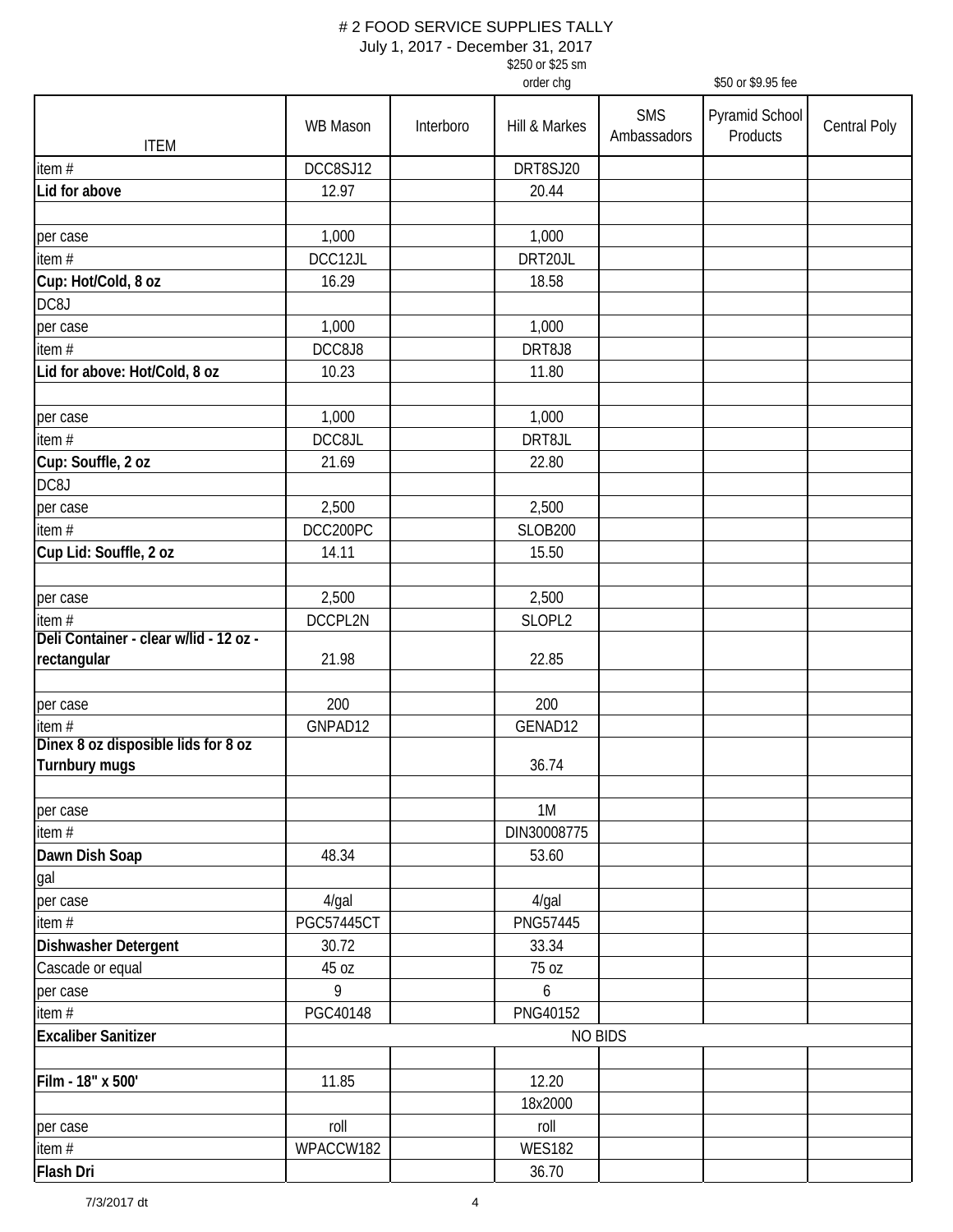| \$250 or \$25 sm |
|------------------|
| order cha        |

|                                      |                         |                               | order chg          |                           | \$50 or \$9.95 fee         |              |
|--------------------------------------|-------------------------|-------------------------------|--------------------|---------------------------|----------------------------|--------------|
| <b>ITEM</b>                          | WB Mason                | Interboro                     | Hill & Markes      | <b>SMS</b><br>Ambassadors | Pyramid School<br>Products | Central Poly |
| 5 gal                                |                         |                               |                    |                           |                            |              |
| per case                             |                         |                               | 5 gal              |                           |                            |              |
| item#                                |                         |                               | SMZC0710005        |                           |                            |              |
| Gloves - latex - small - for food    |                         |                               |                    |                           |                            |              |
| handling                             | 25.25                   | 24.00                         | 31.25              | 26.85                     | 29.90                      | 40.00        |
| for food handling                    |                         |                               |                    |                           |                            |              |
| per case                             | 10/100                  | 1,000                         | 10/100             | 1,000                     | 100/10                     | 1,000        |
|                                      |                         | Med Pride/Elara-              |                    |                           |                            |              |
| item#                                | <b>CSWLGPPFGS</b>       | $S-LG$                        | ISL100202          | <b>SHLTXS</b>             | LSM5201                    | LGPPG-S      |
| Gloves - latex - medium - for food   |                         |                               |                    |                           |                            |              |
| handling                             | 25.25                   | 24.00                         | 31.25              | 26.85                     | 29.90                      | 40.00        |
| for food handling                    |                         |                               |                    |                           |                            |              |
| per case                             | 10/100                  | 1,000                         | 10/100             | 1,000                     | 100/10                     | 1,000        |
|                                      |                         | Med Pride/Elara-              |                    |                           |                            |              |
| item#                                | <b>CSWLGPPFGM</b>       | M-LG                          | ISL100204          | <b>SHLTXM</b>             | LMD5201                    | LGPPG-M      |
| Gloves - latex - large - for food    |                         |                               |                    |                           |                            |              |
| handling                             | 25.25                   | 24.00                         | 31.25              | 26.85                     | 29.90                      | 40.00        |
|                                      |                         |                               |                    |                           |                            |              |
| per case                             | 10/100                  | 1,000                         | 10/100             | 1,000                     | 100/10                     | 1,000        |
|                                      |                         | Med Pride/Elara               |                    |                           |                            |              |
| item#                                | <b>CSWLGPPFGL</b>       | L-LG                          | ISL100206          | <b>SHLTXL</b>             | LLG5201                    | LGPPG-L      |
|                                      |                         |                               |                    |                           |                            |              |
| Gloves - plastic - for food handling | 35.79                   | 34.00                         | 42.40              |                           | 36.80                      |              |
|                                      |                         |                               |                    |                           |                            |              |
| per case                             | 10000<br>CSWPE(S,M,L,XL | 10,000                        | 10/10/100          |                           | 10/100                     |              |
| item#                                | )1010100                | INT-S,M,L,XL-PG               | <b>ISL104GB2-6</b> |                           | PLG6501                    |              |
|                                      |                         |                               |                    |                           |                            |              |
| <b>Hair Nets</b>                     | 20.21                   | 89.50                         | 101.80             | 16.35                     |                            |              |
|                                      |                         |                               | brown              |                           |                            |              |
| per case                             | 1,000                   | 1,440                         | 10/144             | 1,000                     |                            |              |
| item#                                | ATXBC21100              | MPR-70424/305-<br><b>FH20</b> | FDIHN500BR         | <b>SHN</b>                |                            |              |
|                                      |                         |                               |                    |                           |                            |              |
| <b>Heavy Duty Floor Cleaner</b>      | 17.74                   |                               | 16.72              |                           |                            |              |
| liquid                               |                         |                               |                    |                           |                            |              |
| per case                             | 4 gal                   |                               | 4 gal              |                           |                            |              |
| item#                                | CALISZB0320004          |                               | SMZB0320004        |                           |                            |              |
| <b>Laundry Detergent</b>             | 20.44                   |                               | 20.50              |                           |                            |              |
| liquid                               |                         |                               |                    |                           |                            |              |
| per case                             | 4                       |                               | 4 gal              |                           |                            |              |
| item#                                | CALISZL2148004          |                               | SMZW420004         |                           |                            |              |
| <b>Laundry Detergent</b>             | 20.46                   |                               | 22.25              |                           |                            |              |
| powder                               |                         |                               |                    |                           |                            |              |
| per case                             | 40#                     |                               | 50#                |                           |                            |              |
| item $#$                             | BWKHURACAN40            |                               | SMZC0597050        |                           |                            |              |
| Lime Away                            | 32.12                   |                               | 23.20              |                           |                            |              |
|                                      |                         |                               |                    |                           |                            |              |
| per case                             | 4 gal                   |                               | 4 gal              |                           |                            |              |
|                                      |                         |                               |                    |                           |                            |              |
| item $#$                             | NCL112629               |                               | SMZL2125004        |                           |                            |              |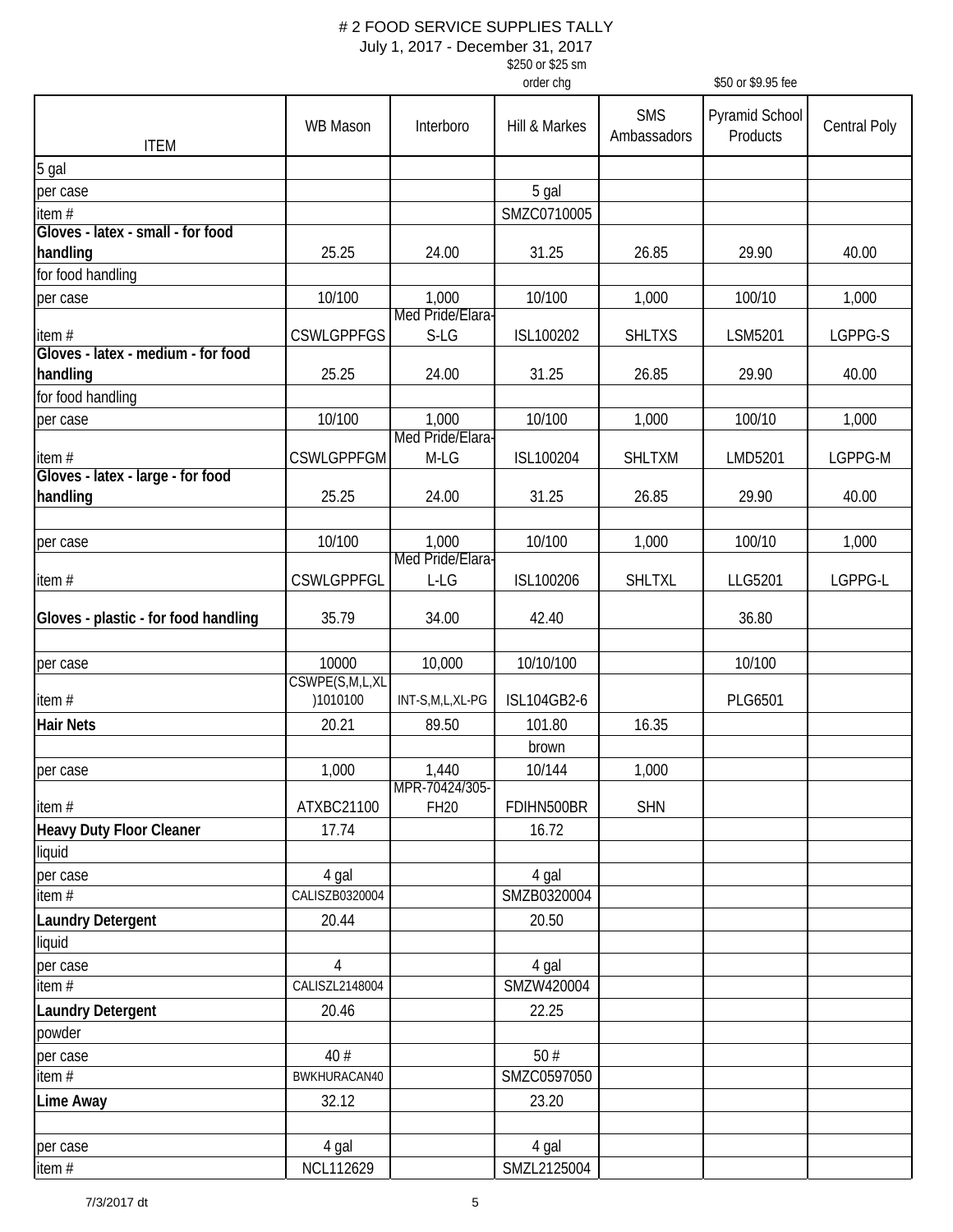| \$250 or \$25 sm |
|------------------|
| order cha        |

|                       |                |           | order chg        |                           | \$50 or \$9.95 fee         |                     |
|-----------------------|----------------|-----------|------------------|---------------------------|----------------------------|---------------------|
| <b>ITEM</b>           | WB Mason       | Interboro | Hill & Markes    | <b>SMS</b><br>Ambassadors | Pyramid School<br>Products | <b>Central Poly</b> |
| Napkins - 1 ply       | 22.28          |           | 22.36            |                           |                            |                     |
|                       |                |           |                  |                           |                            |                     |
| per case              | 6,000          |           | 6,000            |                           |                            |                     |
| item#                 | MOR1250        |           | <b>MOR1250MS</b> |                           |                            |                     |
| Pan Liners            | 29.13          |           | 30.60            |                           |                            |                     |
| 16.375" x 24.375"     |                |           |                  |                           |                            |                     |
| per case              | 1,000          |           | 1,000            |                           |                            |                     |
| item $#$              | GENPANLINER    |           | PPC030001        |                           |                            |                     |
| Paper Place Mats      | 9.84           |           | 15.03            |                           |                            |                     |
| white                 |                |           |                  |                           |                            |                     |
| per case              | 1,000          |           | 1,000            |                           |                            |                     |
| item #                | LMILP100       |           | <b>SNF150</b>    |                           |                            |                     |
| Paper Place Mats      | 16.23          |           | 16.38            |                           |                            |                     |
| green                 |                |           |                  |                           |                            |                     |
| per case              | 1,000          |           | 1,000            |                           |                            |                     |
| item#                 | HFM310528      |           | SNF6025          |                           |                            |                     |
| Paper Place Mats      | 17.20          |           | 17.25            |                           |                            |                     |
| red                   |                |           |                  |                           |                            |                     |
| per case              | 1,000          |           | 1,000            |                           |                            |                     |
| item $#$              | HFM310521      |           | SNF6005          |                           |                            |                     |
| Paper Towels - Brown  |                |           | 40.45            |                           |                            |                     |
| (for Towel Master)    |                |           |                  |                           |                            |                     |
| per case              |                |           | 12/450           |                           |                            |                     |
| item #                |                |           | GPF19724         |                           |                            |                     |
| Paper Towels - White  | 15.59          |           | 15.64            |                           |                            |                     |
| regular roll          |                |           | 85               |                           |                            |                     |
| per case              | 30             |           | $30\,$           |                           |                            |                     |
| item#                 | CSD4073        |           | CASK085          |                           |                            |                     |
| <b>Plastic Forks</b>  | 4.85           |           | 5.25             |                           |                            | 8.88                |
| bulk                  |                |           |                  |                           |                            |                     |
| per case              | 1,000          |           | 1,000            |                           |                            | 1,000               |
| item #                | CSWFPPWP1000   |           | NPP406010        |                           |                            | <b>FPPWP</b>        |
| <b>Plastic Knives</b> | 4.85           |           | 5.25             |                           |                            | 8.88                |
| bulk                  |                |           |                  |                           |                            |                     |
| per case              | 1,000          |           | 1,000            |                           |                            | 1,000               |
| item #                | CSWKPPWP1000   |           | NPP406017        |                           |                            | <b>KNPPWP</b>       |
| <b>Plastic Spoons</b> | 4.85           |           | 5.25             |                           |                            | 8.88                |
| bulk                  |                |           |                  |                           |                            |                     |
| per case              | 1,000          |           | 1,000            |                           |                            | 1,000               |
| item#                 | CSWTSPPWP1000  |           | NPP406014        |                           |                            | <b>TSPPWP</b>       |
| <b>Plastic Wrap</b>   | 12.62          |           | 12.20            |                           |                            | 11.99               |
| 18 x 2,000            |                |           |                  |                           |                            |                     |
| per case              | 2,000'         |           |                  |                           |                            |                     |
| item #                | <b>BWK7204</b> |           | <b>WES182</b>    |                           |                            | 182                 |
| Plates - paper - 6"   | 10.18          |           | 9.50             |                           |                            |                     |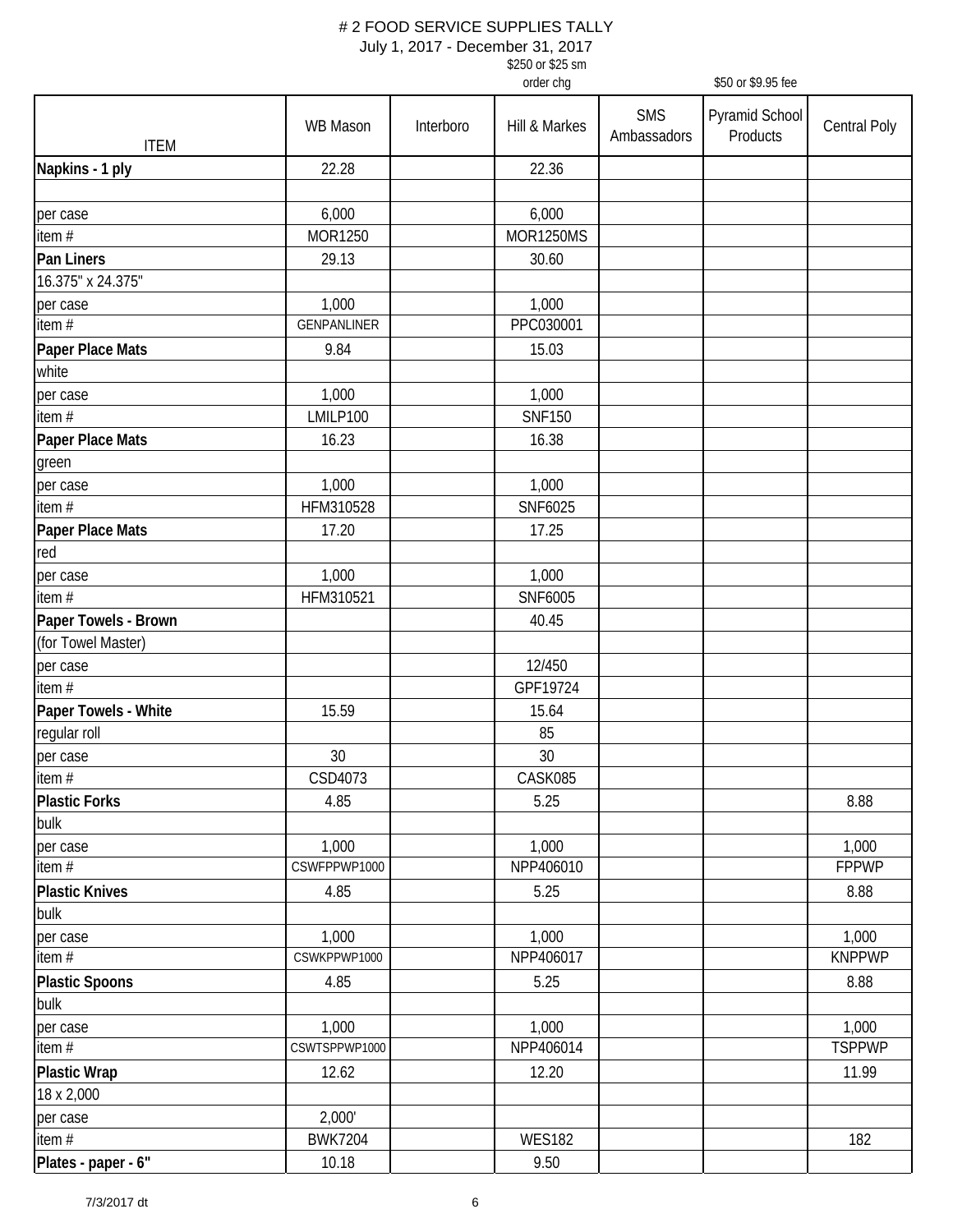|                                     |               |           | \$250 or \$25 sm |                           |                            |                     |
|-------------------------------------|---------------|-----------|------------------|---------------------------|----------------------------|---------------------|
|                                     |               |           | order chg        |                           | \$50 or \$9.95 fee         |                     |
| <b>ITEM</b>                         | WB Mason      | Interboro | Hill & Markes    | <b>SMS</b><br>Ambassadors | Pyramid School<br>Products | <b>Central Poly</b> |
|                                     |               |           |                  |                           |                            |                     |
| per case                            | 1,000         |           | 10/100           |                           |                            |                     |
| item $#$                            | AJMPP6AJKWH   |           | ASP10106         |                           |                            |                     |
| Plates - paper - 9"                 | 15.82         |           | 18.15            |                           |                            |                     |
|                                     |               |           |                  |                           |                            |                     |
| per case                            | 1,000         |           | 12/100           |                           |                            |                     |
| item $#$                            | AJMPP9GREWH   |           | ASP121005        |                           |                            |                     |
| Plates - styrofoam - 9"             | 11.25         |           | 13.07            |                           |                            |                     |
| per case                            | 500           |           | 500              |                           |                            |                     |
| item #                              | DCC9PWCR      |           | GEN80900         |                           |                            |                     |
| Plates - styrofoam - 10.25"         | 21.65         |           | 28.65            |                           |                            |                     |
|                                     |               |           |                  |                           |                            |                     |
| per case                            | 500           |           | 500              |                           |                            |                     |
| item $#$                            | DCC10PWCR     |           | GEN81000         |                           |                            |                     |
| <b>Powder Cleaner</b>               | 15.89         |           | 20.50            |                           |                            |                     |
| qt                                  | 20 oz         |           | 21 oz            |                           |                            |                     |
| per case                            | 24            |           | 24               |                           |                            |                     |
| item $#$                            | CALICCP75088  |           | CAL752088        |                           |                            |                     |
| Sacks 1/6                           | 31.25         |           | 32.02            |                           |                            |                     |
| per case                            | 500           |           | 500              |                           |                            |                     |
| item#                               | BAGSK1652     |           | DU080076         |                           |                            |                     |
| <b>Scotch Brite Pads</b>            | 3.98          |           | 11.34            |                           | 11.98                      |                     |
| per case                            | 20            |           | 60               |                           | 60                         |                     |
| item $#$                            | <b>BWK196</b> |           | DSCMD69          |                           | 5096                       |                     |
| Speedball Cleaner                   | 25.12         |           | 18.78            |                           |                            |                     |
|                                     |               |           | qt               |                           |                            |                     |
| per case                            | 12            |           | 12               |                           |                            |                     |
| item $#$                            | BCC1731200    |           | SMZC0595012      |                           |                            |                     |
| <b>Stainless Steel Scrubber</b>     | 31.98         |           | 30.75            |                           | 21.60                      |                     |
|                                     |               |           |                  |                           |                            |                     |
| per case                            | 72            |           | 6/12             |                           | 72                         |                     |
| item#                               | BP75004290    |           | <b>ROYS7756</b>  |                           | 434PP                      |                     |
| Tray - aluminum - 3 compartment HDM | 35.69         |           | 34.50<br>w/lid   |                           |                            |                     |
| per case                            | 250           |           | 200              |                           |                            |                     |
| item $#$                            | WPPP73930CP   |           | PACY7139TP       |                           |                            |                     |
| <b>Water Test Strips</b>            | 4.68          |           |                  |                           |                            |                     |
| QUAQR 7347636                       |               |           |                  |                           |                            |                     |
| per case                            | 100/tube      |           |                  |                           |                            |                     |
| item $#$                            | LAC2951       |           |                  |                           |                            |                     |
| Wypalls x 60                        | 12.58         |           | 12.26            |                           | 15.98                      |                     |
| 2 ply / 85 sht                      |               |           |                  |                           |                            |                     |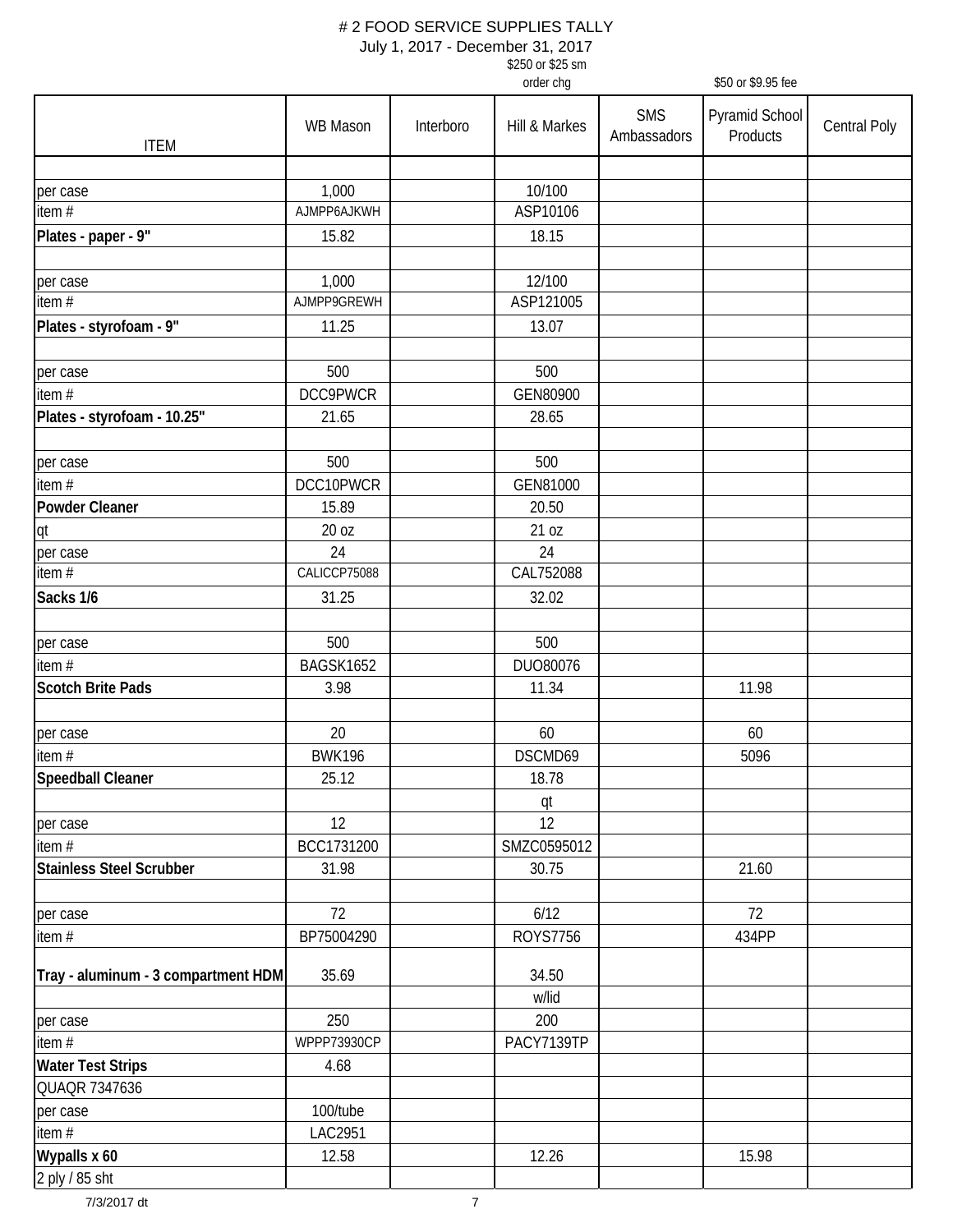| \$250 or \$25 sm |  |
|------------------|--|
| order cha        |  |

|                                       |                 |           | order chg        |                           | \$50 or \$9.95 fee         |                     |
|---------------------------------------|-----------------|-----------|------------------|---------------------------|----------------------------|---------------------|
| <b>ITEM</b>                           | <b>WB Mason</b> | Interboro | Hill & Markes    | <b>SMS</b><br>Ambassadors | Pyramid School<br>Products | <b>Central Poly</b> |
| per case                              | 180             |           | 180              |                           | 180                        |                     |
| item $#$                              | KCC34015        |           | KIM34015         |                           | KCC34015                   |                     |
| Zappers All Purpose Towel             | 60.99           |           | 52.38            |                           |                            |                     |
| blue                                  |                 |           |                  |                           |                            |                     |
| per case                              | 150             |           | 150              |                           |                            |                     |
| item #                                | CHI0312         |           | CHX03120011      |                           |                            |                     |
| 3 Compartment Trays                   |                 |           | 159.95           |                           |                            |                     |
| Oliver                                |                 |           |                  |                           |                            |                     |
| per case                              |                 |           | 600              |                           |                            |                     |
| item#                                 |                 |           | OLV2103          |                           |                            |                     |
| 32 oz Spray Bottle                    | .37             |           | .42              | 6.45                      | .40                        |                     |
|                                       |                 |           |                  |                           |                            |                     |
| per case                              | ea              |           | ea               | ea                        | ea                         |                     |
| item #                                | TOL120125       |           | <b>IMP5032WG</b> | SH327                     | 5032WG                     |                     |
| Trigger Sprayer for 32 oz Bottle      | .34             |           | .39              | 4.85                      | .37                        |                     |
|                                       |                 |           |                  |                           |                            |                     |
| per case                              | ea              |           | ea               | ea                        | ea                         |                     |
| item $#$                              | TOL110246       |           | <b>IMP4902</b>   | SH32T                     | 4902                       |                     |
| Apex Dishwasher Solid                 |                 |           | 107.05           |                           |                            |                     |
| 17062                                 |                 |           |                  |                           |                            |                     |
| per case                              |                 |           | 6/6.75#          |                           |                            |                     |
| item#                                 |                 |           | ECO17062         |                           |                            |                     |
| Fast Foam Degreaser                   |                 |           | 45.04            |                           |                            |                     |
| 10126                                 |                 |           |                  |                           |                            |                     |
| per case                              |                 |           | 6/32 oz          |                           |                            |                     |
| item #                                |                 |           | ECO10126         |                           |                            |                     |
| <b>Solid Power XL</b>                 |                 |           | 97.78            |                           |                            |                     |
| 6100185                               |                 |           |                  |                           |                            |                     |
| per case                              |                 |           | 4/9#             |                           |                            |                     |
| item #                                |                 |           | ECO6100185       |                           |                            |                     |
| Oasis 115 XP Floor Cleaner            |                 |           | 39.54            |                           |                            |                     |
| 10625                                 |                 |           |                  |                           |                            |                     |
| per case                              |                 |           | $2.5$ gal        |                           |                            |                     |
| item #                                |                 |           | ECO10625         |                           |                            |                     |
| Oasis 100 Neutral All Purpose Cleaner |                 |           | 56.47            |                           |                            |                     |
| 14522                                 |                 |           |                  |                           |                            |                     |
| per case                              |                 |           | $2.5$ gal        |                           |                            |                     |
| item #                                |                 |           | ECO14522         |                           |                            |                     |
| <b>Oasis Sanitizer</b>                |                 |           | 88.04            |                           |                            |                     |
| 17708                                 |                 |           |                  |                           |                            |                     |
| per case                              |                 |           | $2.5$ gal        |                           |                            |                     |
| item $#$                              |                 |           | ECO17708         |                           |                            |                     |
| <b>Liquid Dish Detergent</b>          |                 |           | 38.55            |                           |                            |                     |
| 11262                                 |                 |           |                  |                           |                            |                     |
| per case                              |                 |           | 4/gal            |                           |                            |                     |
|                                       |                 |           |                  |                           |                            |                     |